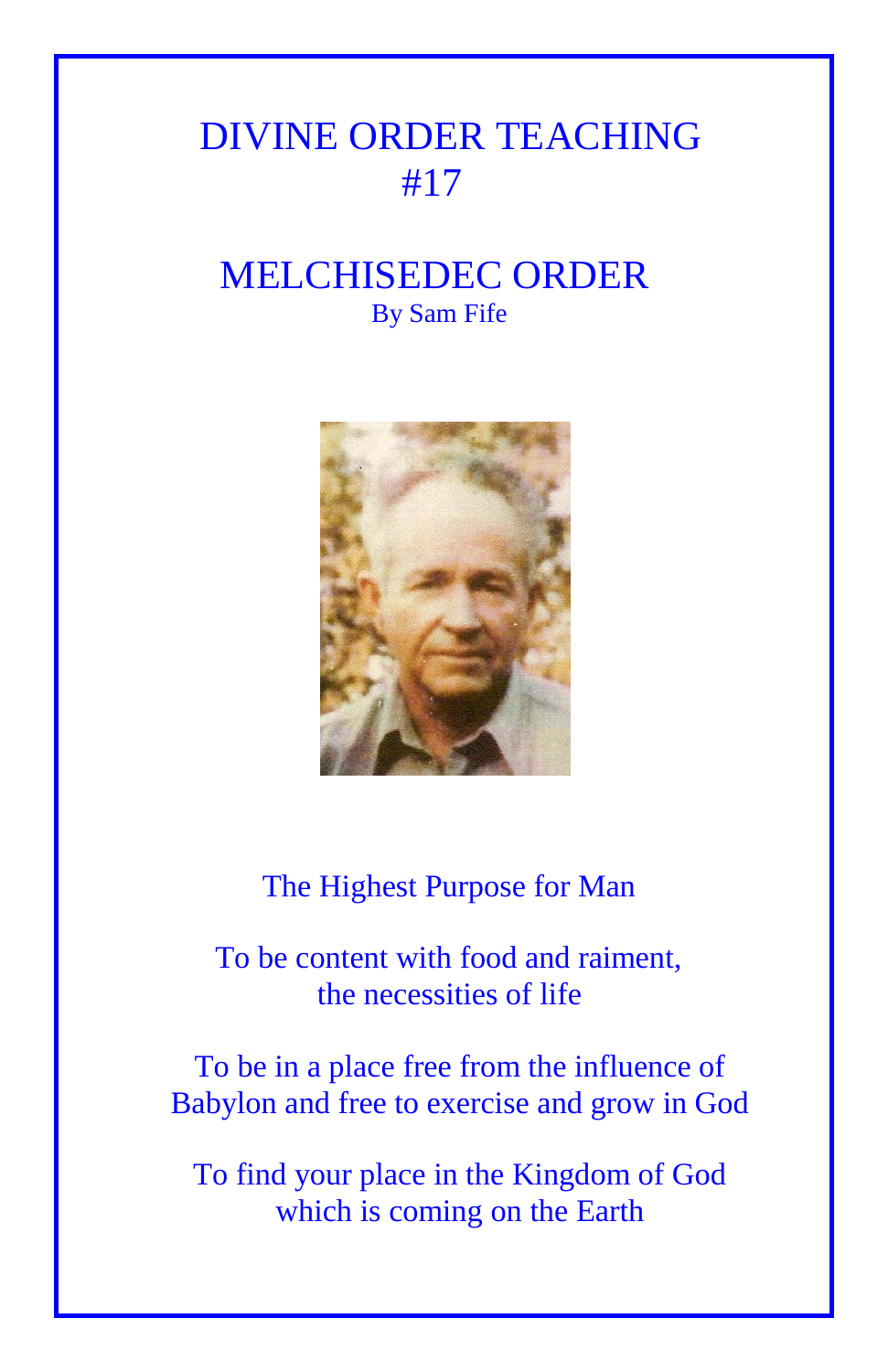Our scripture text begins with the book of Eph. 1:8. And I might briefly share a truth with you, the books of Ephesians and Colossians of the New Testament are God's Sonship books. They contain truth for those who are ready to come to full growth, for those who are ready to come to maturity. Therefore, the truth that is in them can only be eaten and grasped by those who are ready to come to maturity.

All of Paul's other epistles in the New Testament are for the teenagers in Christ. Now I could preach a whole sermon showing you how this is so, but I'd like to give you just one point. You see, teenagers always have problems, don't they? I'm sure you see that in the natural all around you. Teenagers always have all kinds of

problems just because they are teenagers, and they already think they know it all, so therefore, nobody can tell them anything. This leads to problems. Finally they bump their head against the wall long enough until they discover that there are elders who can teach them a few things, and they begin to be lifted out of their problems. If you will check the New Testament through, you'll find that every one of Paul's epistles, excepting the books of Ephesians and Colossians, he has to spend practically the whole book dealing with problems in the church. In the book of Thessalonians, they have their problems. There are some fellows who had come in teaching the resurrection was already past and that they were living in the resurrection. You'd be surprised to know we still have a few of those going around in the world today. And then there were some fellows teaching that, setting the time for the coming of Christ, and he was going to come in the next few weeks and therefore some of the people quit work and were just lying down waiting for Christ to come. And we've got a few of those today, too. And Paul had to write them and say "he that won't work shant eat." It's still in the Word, Brethren.

 Then the Galatians had their problems. The thirteen Apostles had gotten the revelation of the Body of Christ and the liberty of the sons of God and had come and fathered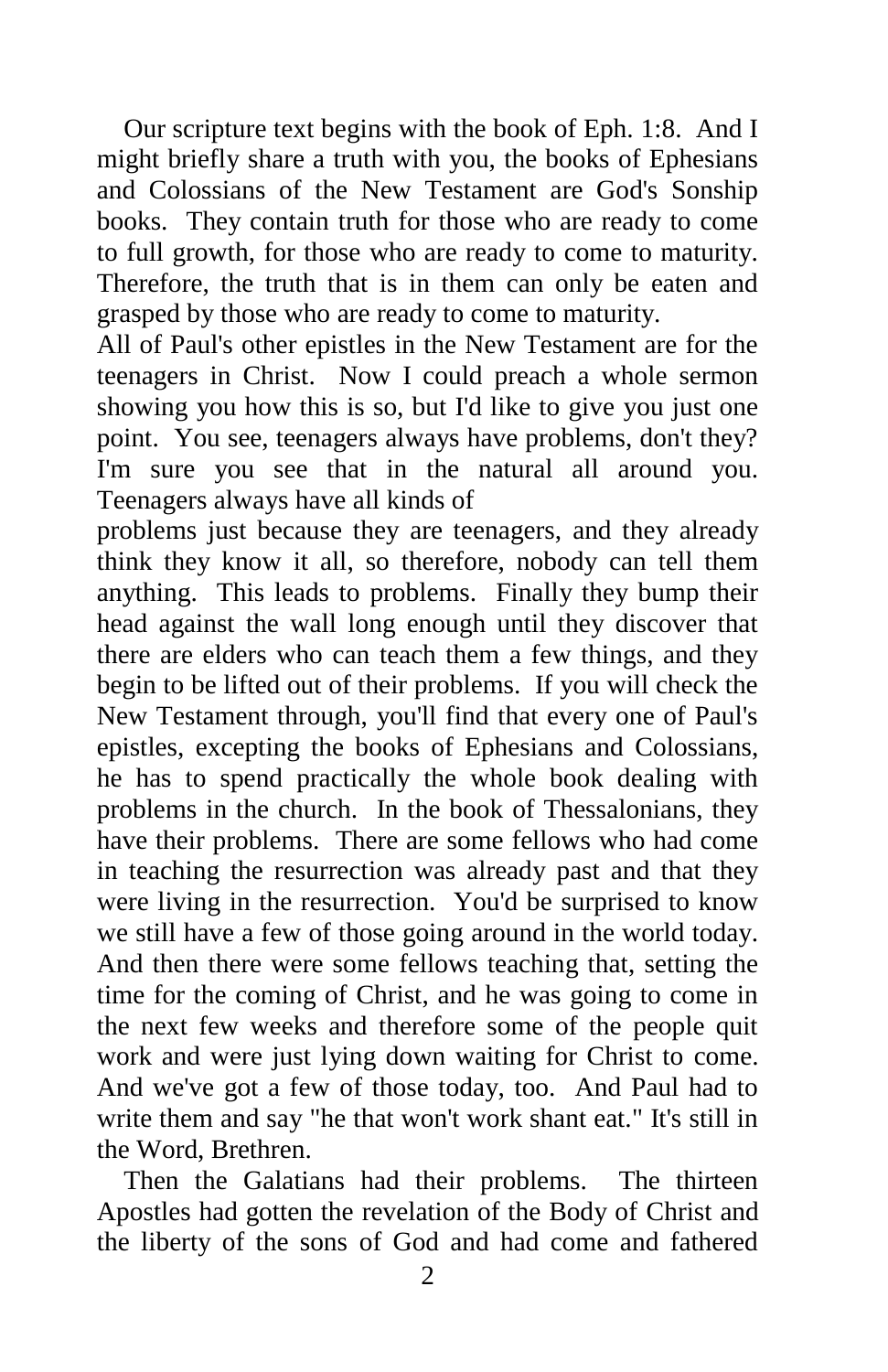them in the move of God. But then the Judaeizing Christians, I have to say it, the Pentecostals, from up in Jerusalem, from the organization headquarters, had come along. And they were trying to draw the Galatian Christians back into the bondage of legalism again, and they were teaching them, "it's wonderful to believe in Jesus and to have the Spirit but you've still got to keep the law," "get circumcised, women can't speak in the church," all that stuff. And those foolish Galatians were falling for it and they were going back into that letter, and Paul had to write to them and say, "My little children, I travail in birth for you again, that Christ be formed in you. And how is it that having begun in the Spirit, you're going to go back being made perfect in the flesh and the letter of the law?" And then the Corinthians, the ones that had the gifts in the Spirit, and we think they are the most mature today, don't we? Especially if they have the gift of healing and a tent, running around the country praying for folks. But the Corinthians, they had more problems than anybody. The whole book is full of problems. Problems about marriage, problems about spiritual gifts, problems about fornication in the church, and they had one problem there in Corinth, that I'm sure glad we don't have today, the people had all divided themselves up and were following different preachers.

One said, "I'm a follower of Apollos" and the other said, "I'm a follower of Cephas." I'm sure glad we don't have that problem in the church today, aren't you? But you study the books of Ephesians and Colossians and you won't find Paul dealing with one problem in the church. You won't find him having to straighten out one mess! Hallelujah! But you'll find him opening up those sweet meats, our sister saw in the vision and you'll find him cracking this nut called Christianity, and enabling us to see deep inside it. And starting them where they were, and taking them on to the eternal purpose and the plan of God for them, and ministering to the Ephesians and the Colossians truth that we don't dare minister to the Corinthians today. Now just follow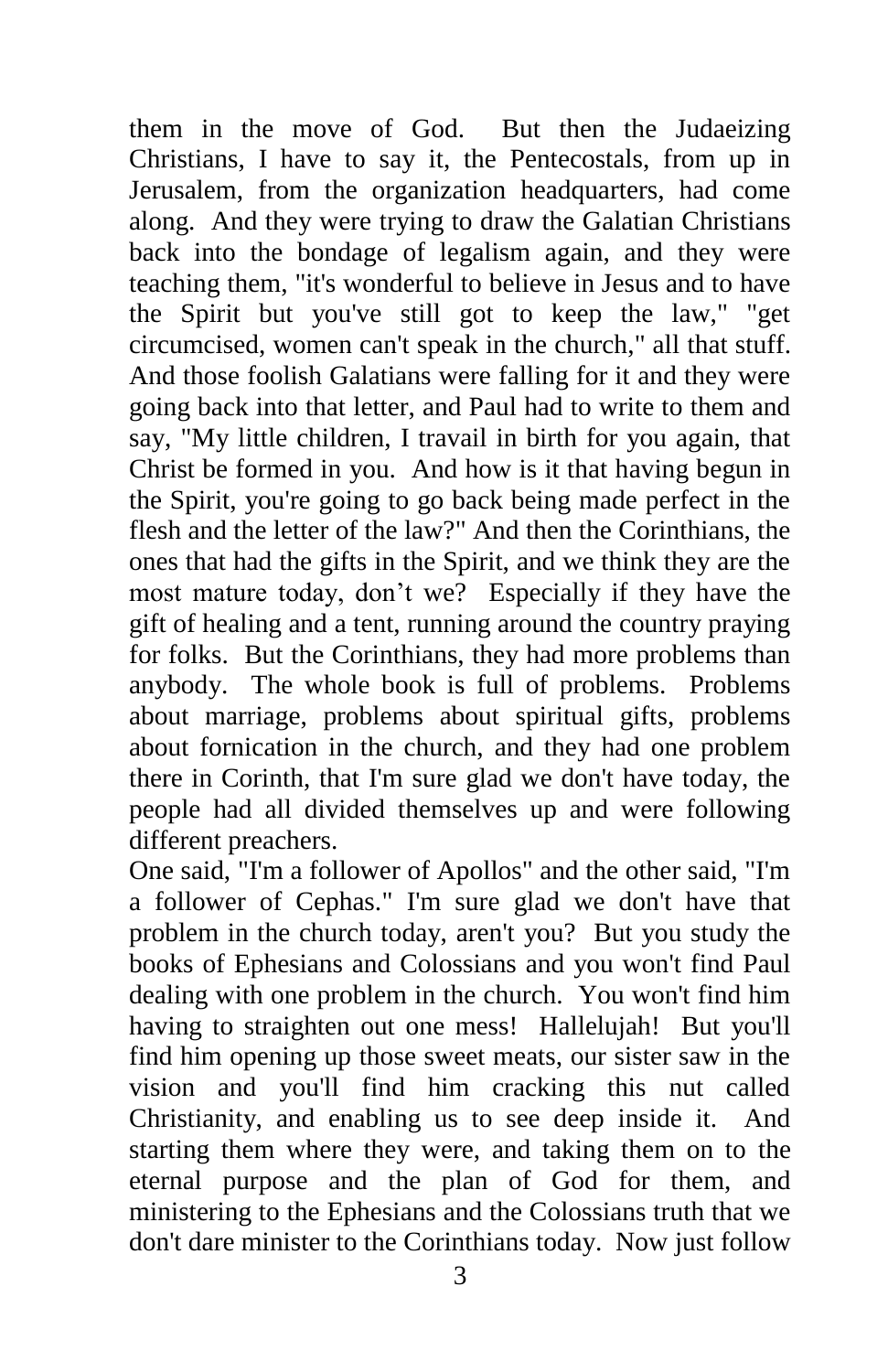that thought through and study the books of Ephesians and Colossians and you'll see that it's so. They are the Sonship books in the New Testament. So that's what we're teaching and that's what we're trying to go on to, is Sonship. All we are trying to do here is fulfill the eternal purpose and plan of God for the Body of Christ. So we are going to be ministering to you about that eternal purpose.

 Beginning with Eph. 1:8, we read as Paul spoke by the Spirit saying: 8. Wherein he hath abounded toward us in all wisdom and prudence; 9. Having made known unto us the mystery of his will, according to his good pleasure which he hath purposed in himself by the Spirit.

 And then in verse 10, Paul tells us what the mystery of his will is, what the mystery of God's purpose is: 10. That in the dispensation of the fullness of times he might gather together in one all things in Christ, both which are in heaven, and which are on earth, even in him.

 Now you've got to become spiritual to understand these phrases; "in one," and "in him." I'm going to add just two verses of scripture to that in chapter 2, beginning with verse 14. For he is our peace, who hath (notice that hath is past tense, it's all done) made both one, and hath broken down the middle wall of partition between us: 15. Having abolished in his flesh the enmity, even the law of commandments contained in ordinances.

 Now here is the important part, these next few words, "for to make in himself of the twain (and surely you know that twain means two) of the two, one new man." Hallelujah!

 Now we are dealing with the purpose of God here, beloved. Why God called us, why God saved us, why God borned us again, why God baptized us in the Spirit. The total purpose of God we're dealing with here. And our truth begins with the fact of verse 8, that he hath, past tense you see, already abounded toward us in all wisdom and prudence, past tense, that the hath already abounded, that word, "abounded" speaks of abundance. Not just enough, but more than enough. Glory to God. That he hath already abounded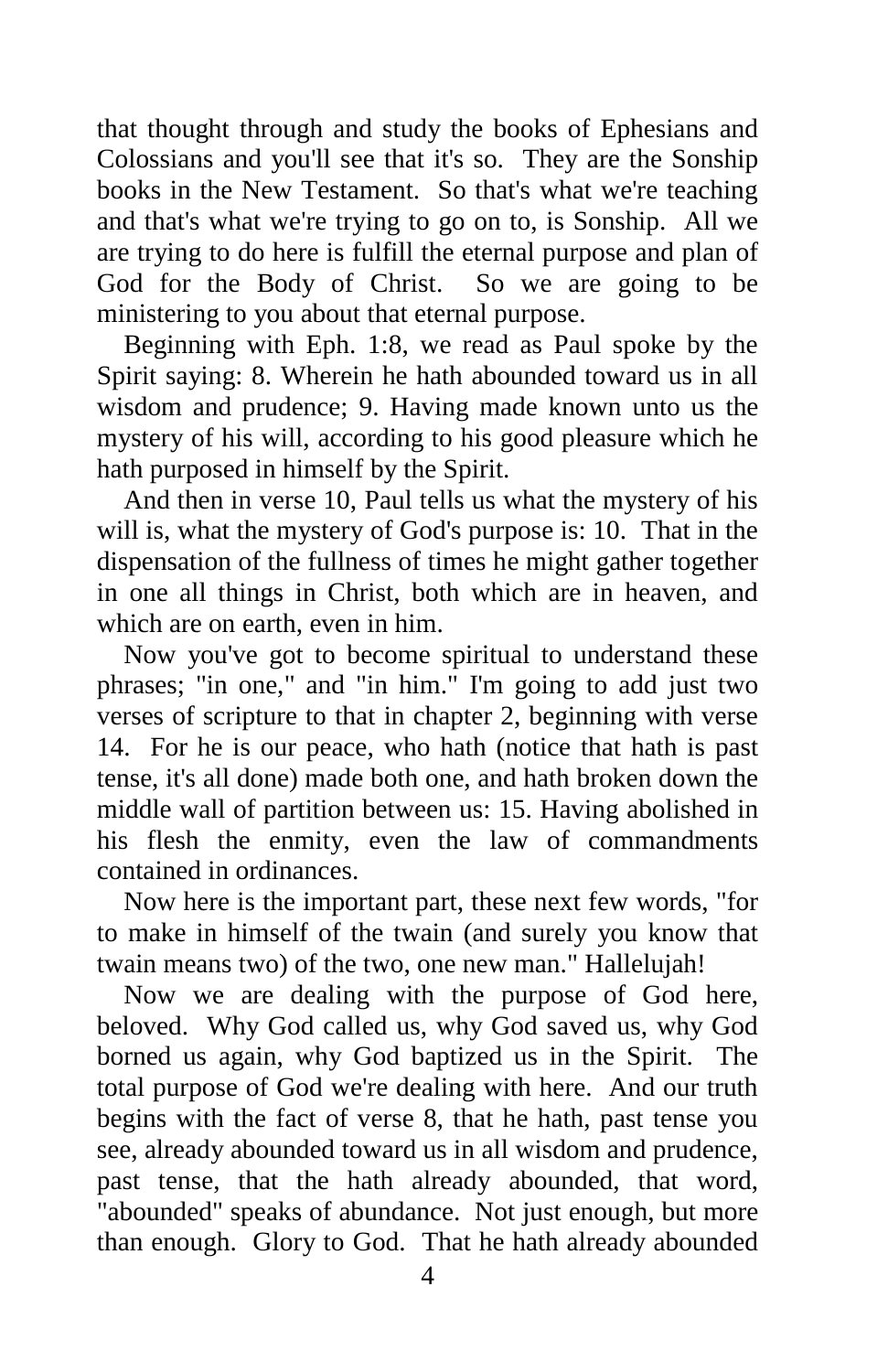toward us in all wisdom. When are we going to wake up and recognize that we don't have to be in the dark any longer? When are we going to wake up and recognize that Jesus Christ didn't come and shed his blood to take us piggyback to heaven, by and by. But he came so that God might abound toward us in all wisdom. For the Bible says; he is already made unto us wisdom, and righteousness, and sanctification and redemption. And the old Apostle said in Col. 1:I am made a minister that I might fulfill the word of God, even the mystery which was hid in God in times past but now is made manifest to us., now is revealed to us, now is opened up to us, now is made manifest to us through his Apostles and Prophets. Not just through his Apostles is this mystery of Christ made manifest to us, but through his Apostles and Prophets. Beloved, I have preached this end time message across the earth for three years and I've never preached it in any one place more that a week at a time, in city after city in the earth, that God hasn't raised up seeing prophets, and they began seeing visions confirming the word that I have preached. I preached it in Florida and out of the midst of the people came a vision of a side of beef, and God said, "this is my plan, grade A beef." Hallelujah, fulfill the word of God even the mystery which was hid in times past, but now it is made manifest to us, is no longer a mystery, it is unveiled to us through his Apostles and Prophets, even the mystery which is Christ in you, is the hope of your glory.

 And we don't have to be in darkness anymore. He hath abounded already toward us in all wisdom and prudence. Nineteen hundred years ago, when Jesus Christ shed his blood, to cleanse a many membered body and being exalted to the right hand of the Father he received the promise of the Spirit, and sent him forth to indwell in us and to lead us into all truth. At that moment he abounded toward us, in all wisdom, when the Spirit was poured out on a hundred and twenty disciples nineteen hundred years ago. When he who was sent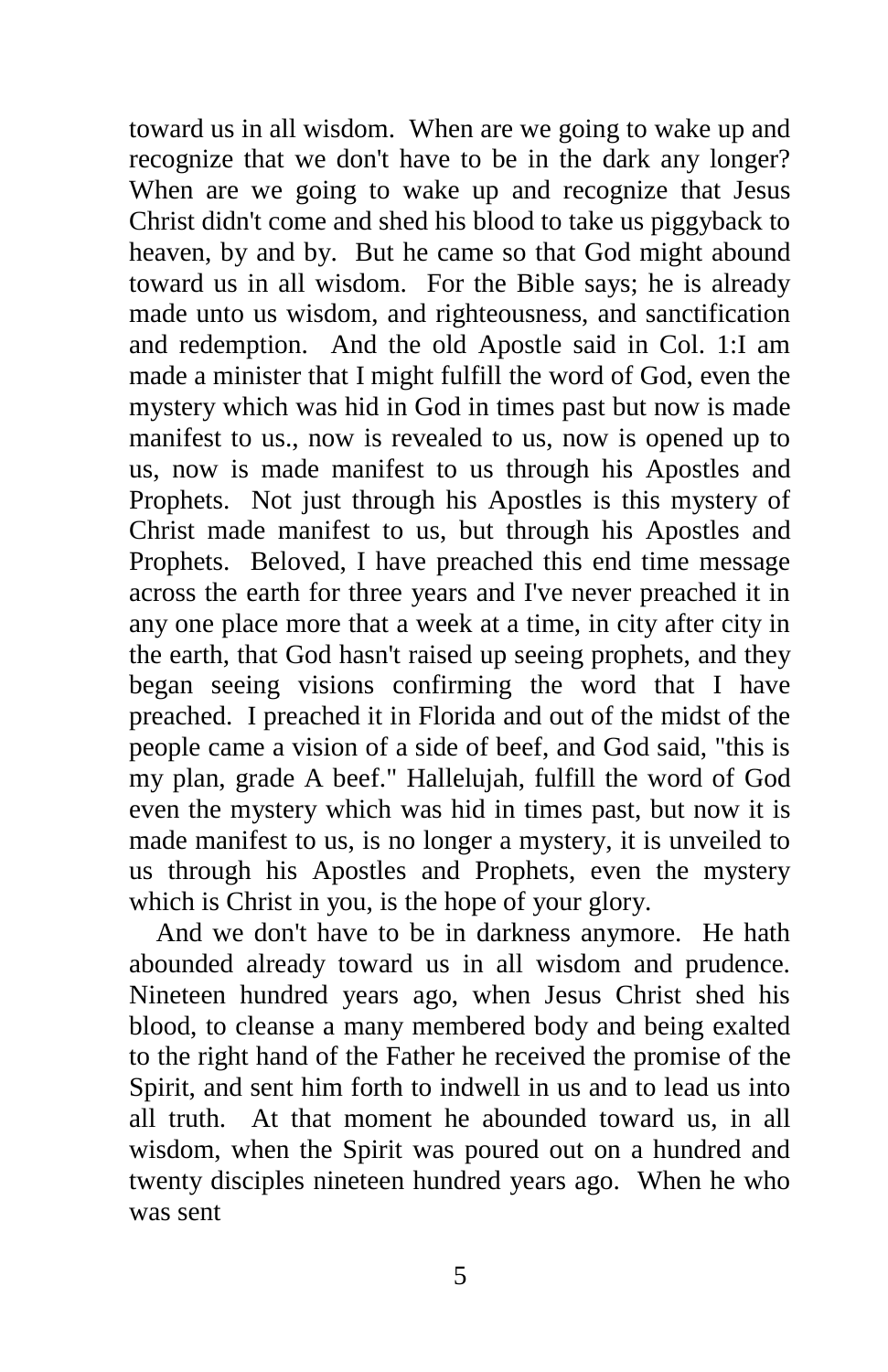to lead us into all truth, was poured out on a hundred and twenty disciples, nineteen hundred years ago, at that moment God abounded toward us in all wisdom. Do you know why there were a hundred twenty disciples in the upper room that day? Not a hundred twenty-one, not a hundred fifty, but a hundred twenty? It was impossible for them to be more or less than a hundred twenty. Because, you see, twelve is the number in the numerology of God that denotes all, absolutely all or the end. And the end of God's plan is Sonship. You see, we have sixty seconds in a minute, sixty minutes in an hour, twenty-four hours in a day, seven days in a week, and four weeks in a month, and twelve months in a year. But when you come to twelve you come to the end of time as we know it. You come to the highest denomination of time as we know it, you can start over with two years, three years, four years, but you've come to the end. For twelve is the number of the end, all absolutely all. And in that upper room long ago, there were one, two and zero. One, two, and no more. The number twelve was there to signify to us that when that spirit was poured out in fullness upon a hundred and twenty it was poured out at that moment on all the sons of God that would ever come forth until the end of God's plan. And at that moment, he abounded toward us in all wisdom and prudence, and we don't have to live in darkness anymore, we don't have to be in ignorance anymore. You know they used to tell us in the old order system, "Well, there are just some things that God doesn't want you to know." I heard that as soon as I got saved. "You have to go on by faith, by faith," but the Bible doesn't teach that. And then they quote you that scripture where Isaiah said about three thousand years ago, "as heavens are high above the earth, so God's ways are higher than our ways." And they quote you that scripture and they say, "some things God just doesn't want you to know." Well, I want to tell you something, beloved. Perhaps, three thousand years ago when God spoke to Isaiah, God's ways were above our ways than the heavens were above the earth. But I've got news for you.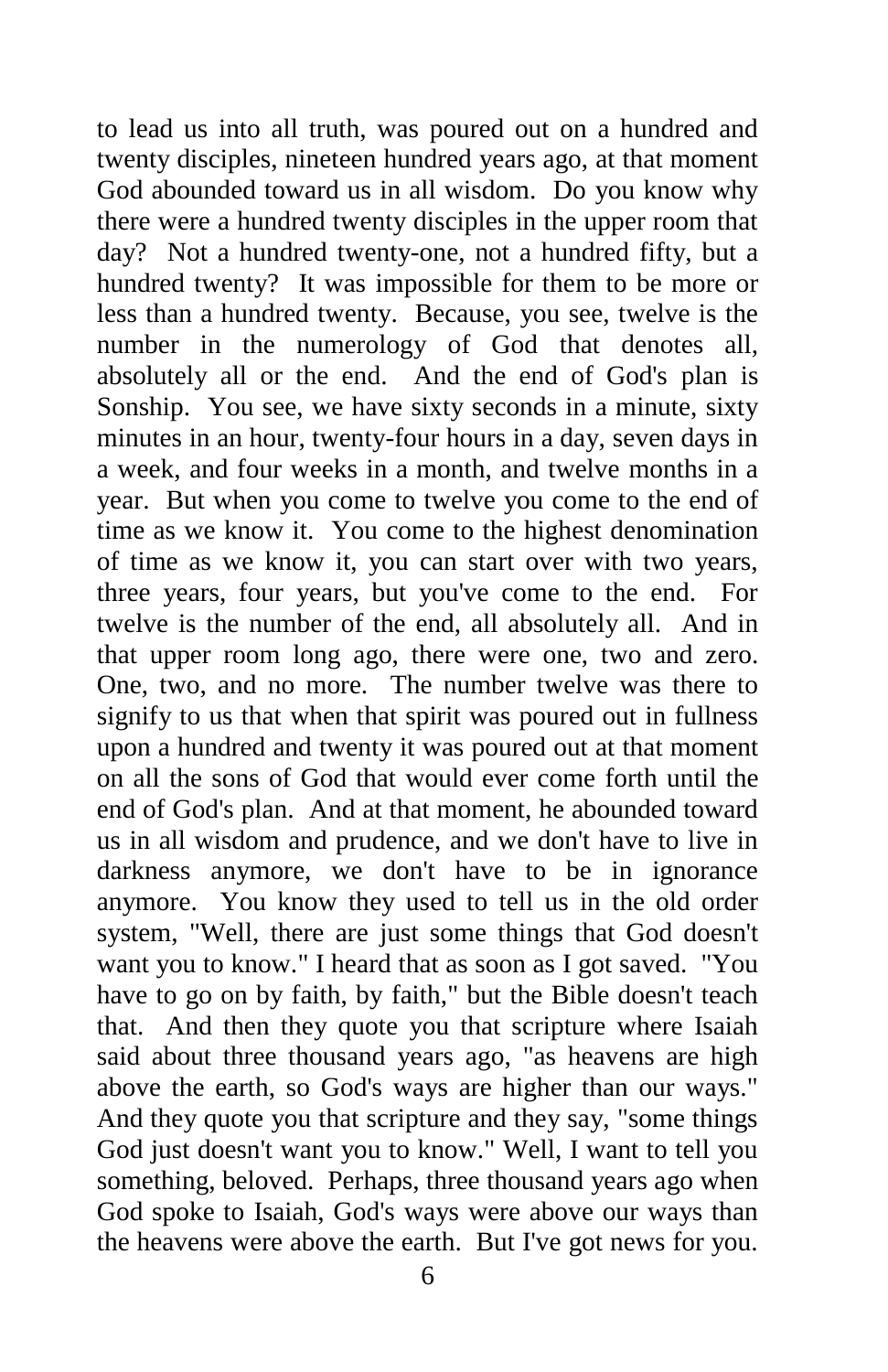It's three thousand years later and today they're getting closer and closer together all the time. And the day is going to come when God's ways are not going to be higher than our ways. But we will have come to the measure of the stature of the fullness of Christ, and God's ways

will be our ways, and our ways will be God's ways. And there won't be any separation anymore! God might have said it through Isaiah long ago, but he didn't say it had to stay that way. And the hour is coming when we shall, as Paul said in I Cor. 13, "We shall know even as we are known." Hallelujah. "Now we see through a glass darkly but then we shall see face to face." The hour is upon us when the knowledge of the Lord is going to cover the earth like the waters cover the sea.

 He's already abounded toward us in wisdom, all we have to do is wait on God to give us his revelation of his plan and his order step by step. All he has to find are some yielded vessels. The Spirit has already been planted in us to lead us into all truth. He's abounded toward us in all wisdom and prudence. The next line says, "Having made known unto us the mystery of his will." And beloved, please ask God to show you that the mystery of Christ is not simple. The mystery of Christ, the mystery of God's will is not simple or God wouldn't have called it a mystery. The mystery of Christ and God's eternal purpose in Christ is not simple, beloved. This mystery reaches out and embraces the tabernacle that Moses pitched in the wilderness, every piece of furniture, the table of shewbread, the candlestick, the golden altar of incense, the ark of the covenant.

Don't you rest until God shows you what everyone of them means and how everyone of them must be fulfilled in us in this hour. The high priest and his garments, every portion of the garment that his body was clothed with, is going to have to be fulfilled in us, the Body of Christ in this last hour. God's mystery embraces the whole book from Genesis to Revelation and it's not simple.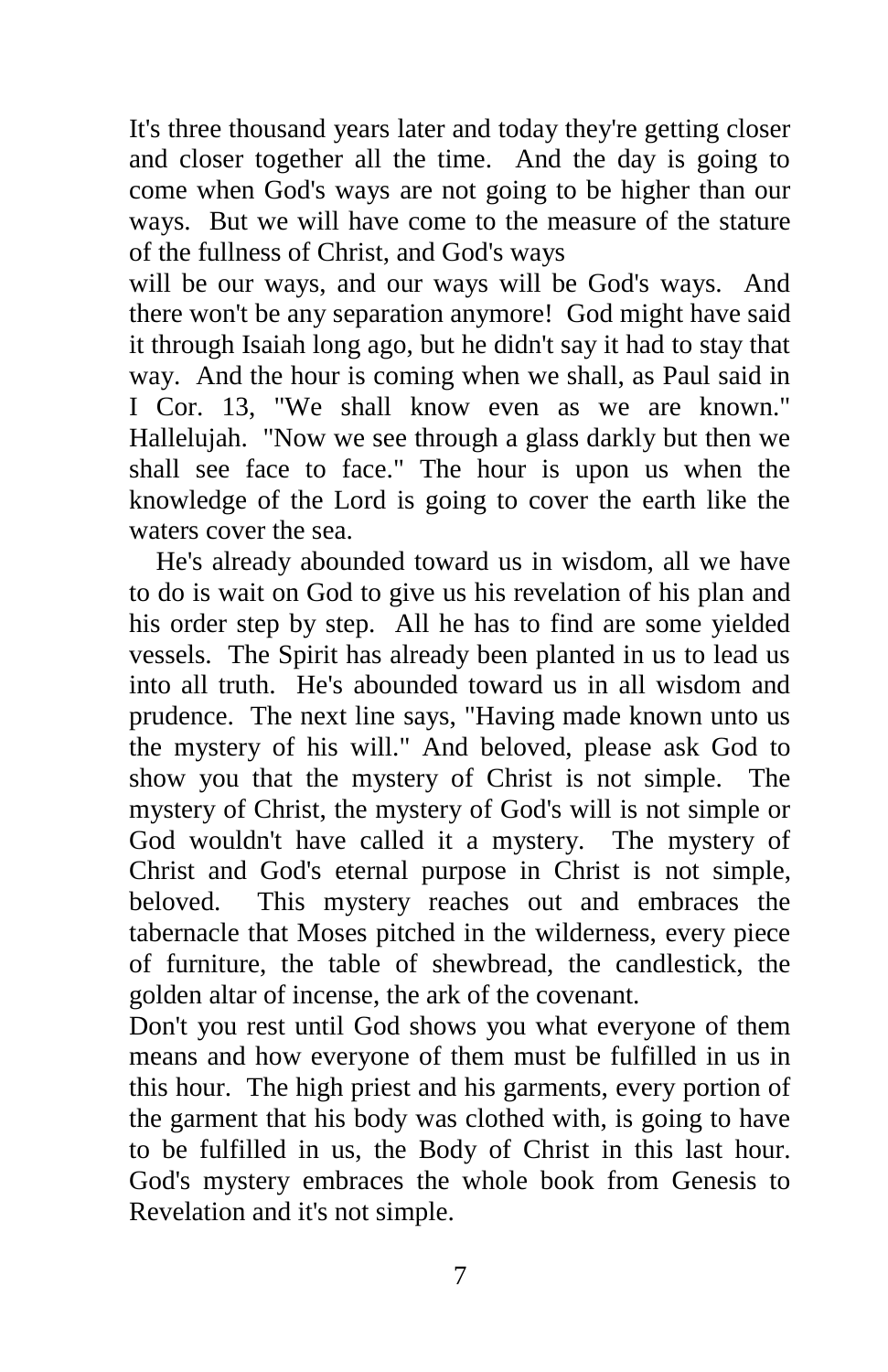One dear saint in Lubbock, Texas sent one of our publications called The Word to Dr. So and So, who was pastor of a first church there. She was just coming into the move of God and she hadn't learned better than that yet. She thought he would get all excited about the tabernacle and the mysteries that were there and so forth. So he read it, and then he sent it back to her with a little note and he said, "I find it scripturally unsound, psychologically queer, and the gospel of Jesus Christ is simple. Just believe on the Lord Jesus Christ and thou shalt be saved." I gave her a little note to take back to him in love and I said, "I plead with you, Brother, not to look at it through the eye of psychology, but through the eye of the Spirit of God. Then I don't think you'll find it psychologically queer anymore." Hallelujah.

 This mystery is not simple, beloved. But God has made known unto us in this New Testament dispensation, and particularly in this last hour, the mystery of his will. He's unveiling it for us. And that's what we're reaching out for God to reveal, the revelation of the mystery of Christ, line upon line and precept upon precept. Then in verse 10, God tells us what that mystery is. Notice in verse 9 it says, "the mystery of his will which he hath purposed." So we're dealing with God's purpose here. And in verse 10, he tells us what the mystery of God's plan for the Body of Christ is, what the mystery of God's eternal purpose for his creation is. It's all wrapped up in verse 10, "that in the dispensation of the fullness of times." And Brethren, I want you to know that dispensation of the fullness of times is upon us. And do you know what that dispensation of time is? It's a period of time when God deals with men in a certain way. And do you know what the dispensation of the fullness of times is? It's that dispensation of time when God is going to fulfill and bring to a fullness all the things which he's been laying the foundation for in all the times in the past. And that dispensation of the fullness of times is upon us. Therefore, is God fulfilling his eternal purpose in us. What is that purpose? That in the dispensation of the fullness of times, he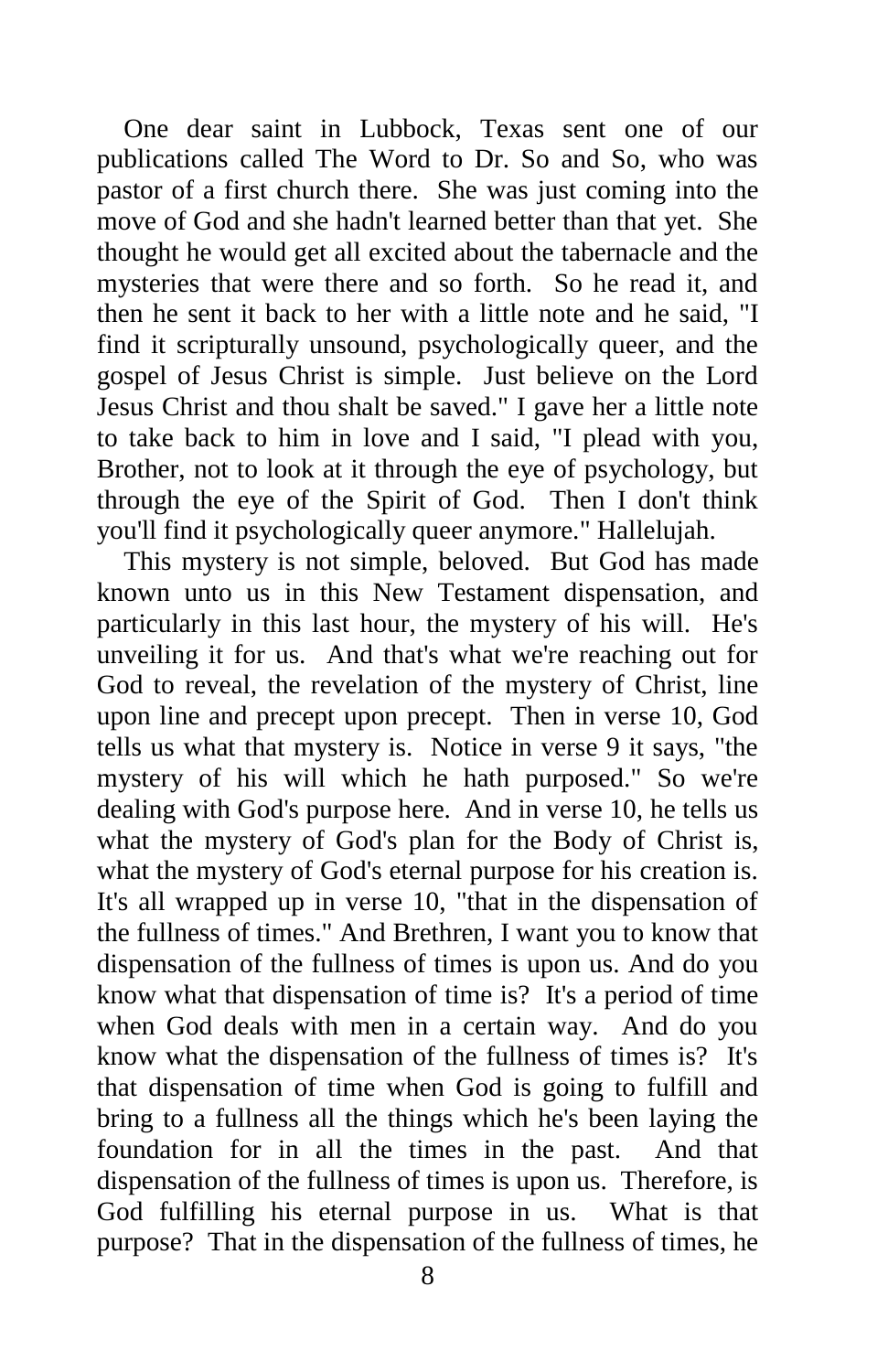might gather together. That's what he's doing today, he's gathering together. Baptists, Methodists, Presbyterians, Pentecostal, what have you, they're coming out of Babylon and God is gathering together. Glory to God.

 In this hour, we don't care what label you bear, and we don't know you by what label you bear, but we know you in the spirit of God and by the Spirit of God. And he's gathering together all in the Spirit. Therefore, if you come into this assembly and you're moving in the Spirit, of course you can feel free to move into this pulpit and minister whatever you desire. For if you are in the Spirit we will know you in the Spirit, and if you're not, we'll know that too.

 Gathering together, that in the dispensation of the fullness of time, he might gather together. That's the word for this hour, beloved, that he might gather together in one. If you miss that phrase, and it's meaning of one, then you're dead. If you miss that phrase "in one," and its meaning, you've missed God. "That he might gather together in one." Not in five, ten, twenty, thirty; not in Baptists, Methodists, Presbyterians, not in my little group or your little group, but in one. In one. Hallelujah.

 And let me serve you warning, Brethren. Here in Miami, we're always looking for something that's moving in what God's doing to join ourselves to. In the old days we got a little new truth and we said, "We're the true New Testament church, therefore, everybody's going to have to come and join us." Well, we don't want you to join us. If you're moving in God, we'll join you. Hallelujah. If you're moving in what God's doing in this hour, we'll join you. So if God hasn't told you yet, beloved, if you get another truth that the rest of the Body of Christ didn't get, for God's sake, don't build another New Testament church. We've got about a thousand of them across the country. They're all New Testament churches, and they all think they're the only New Testament church. As soon as they get another line and precept that God has for his whole body, they say, "we are the New Testament church now and everybody is going to have to come to us." And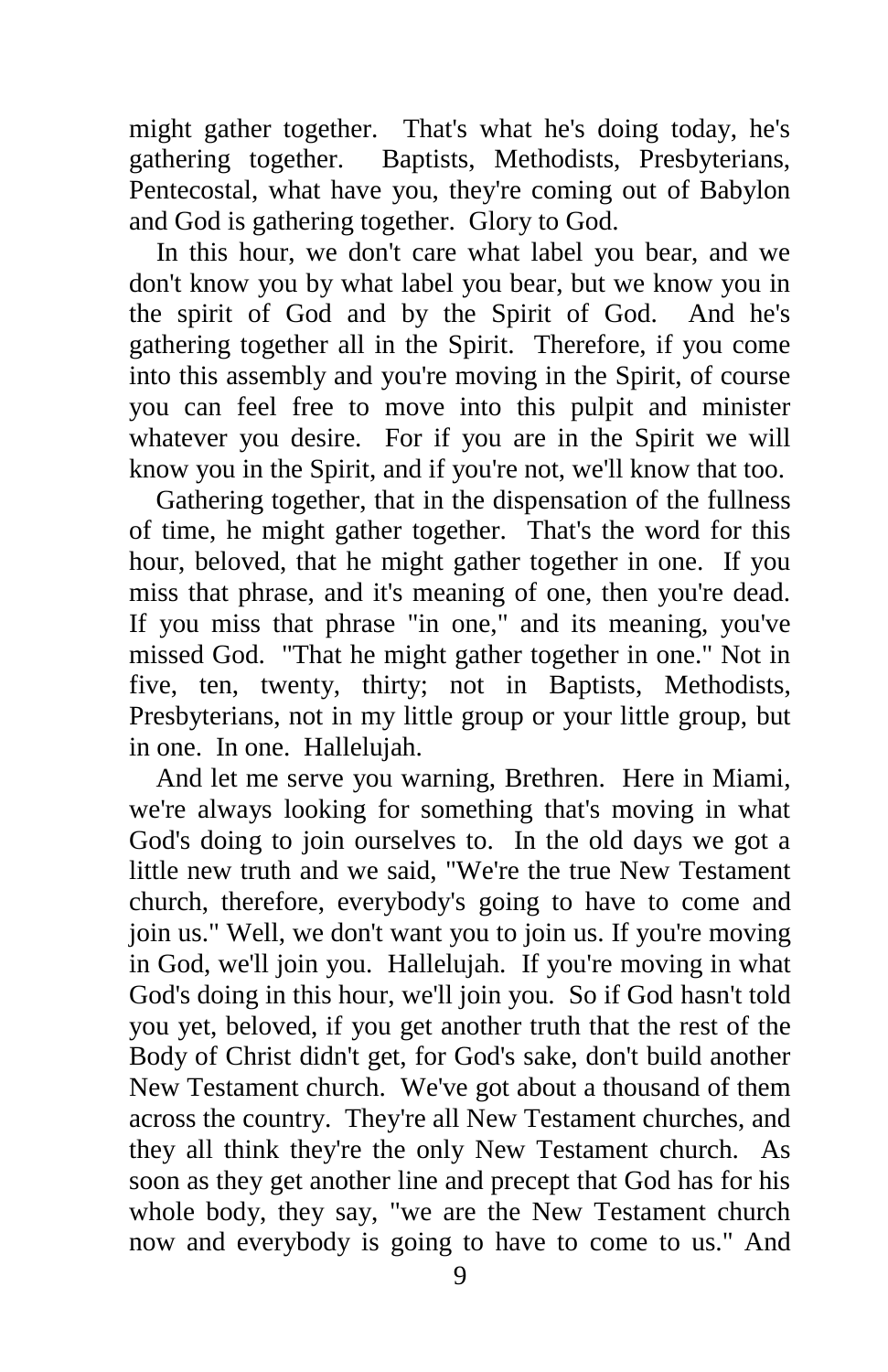they get a revelation that everybody is going to have to come to them in the end. And they start building themselves another kingdom around that one truth that God has given them.

Beloved, let me tell you, Baptists, Methodists, Presbyterians, Pentecostal, what have you, whatever level of revelation, or whatever level of experience they may be in their growth in God, they're all God's New Testament church. They're all the Body of Christ. We may have one more line or precept that they don't have. If we do, God has given it to us only that we might suffer to share with them.

 Don't build another New Testament church, please, if God gave you a little fresh truth today. We've got too many already. We're not expecting anyone to come join us, we'll join you, if you're moving in what God's doing. We'll seek only to add to what we're doing because we know in the end, it must be "in one." That's our vision.

We know in the end there must be one body. And I'll tell you something else too. In order for us to join you, or for you to join us, we don't require that you believe everything we believe, just the way we believe it, we only require that you don't require us to believe everything you believe, just the way you believe it. Then we can all move on in the unity of the Spirit of God and one day God will bring us to the unity of doctrine. For we are one and this is the hour when he is bringing together in one all things which are in Christ.

 Now I'm glad he said, "all things which are in Christ." I'm glad he didn't just say, "all things," bring together all things. Because if he said, "bring together all things," then that would make it a work of the flesh. And these fleshy men are always trying to get all things together under their banner. Khrushchev tried to get everything under his banner, DeGaulle tried to get everything under his banner, President Johnson tried to get everything under his banner. Time wouldn't permit me to talk about all the churches that are trying to get everything together under their banner in the flesh. But since he didn't just say gather together all things.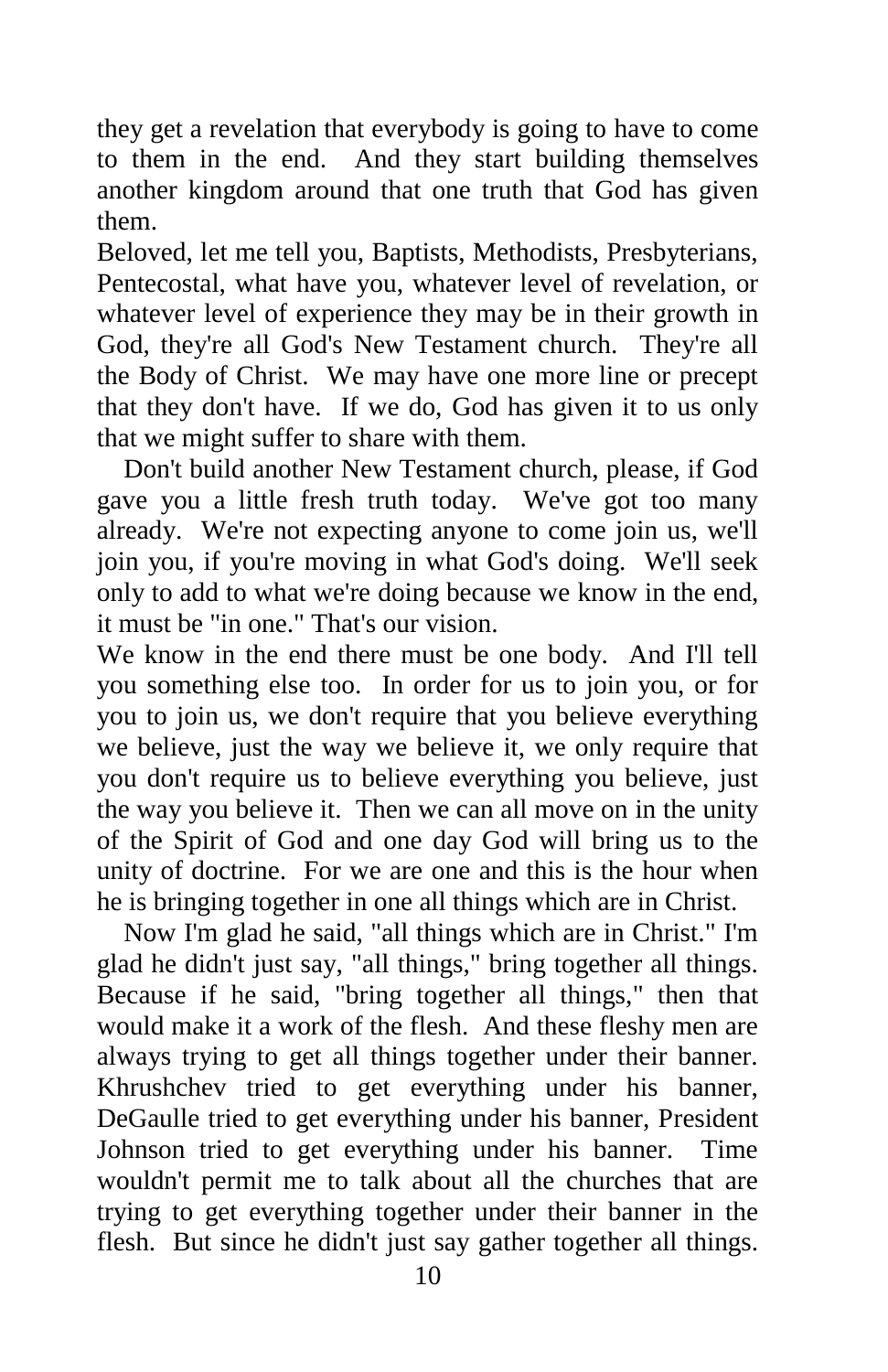But he said that in the dispensation of the fullness of times, he might gather together all things that are in Christ. Brethren that makes it not a work of the flesh, but a work of the spirit of God. And that's the one I'm going with, because you can bet your boots, that's the one that's going to succeed. "He may gather together in one all things in Christ, both which are in heaven and which are on earth." Now you need to know about this one also. I've got news for you. God isn't just gathering us together. This plan of God, this eternal purpose of God is not just here on this physical plane. Some folks haven't recognized that God's plan is for his whole creation. There is a warfare going on in the heavenlies also, and that when God gets through, the mystery of Christ is far bigger than most of us thought. For the Bible says, "of him and in him do all things consist and have their being." And God isn't just bringing together in one we who are in Christ here, but his purpose is: "that in the dispensation of the fullness of time, he might bring together in one," in the Body of Christ, "all things both which are on earth and in the heavens." And I've got news for you, beloved. The day is going to come when walking right here on this good green earth, in this state of Florida, I'm going to have the same communication and fellowship with the holy ones that I'm having with you. Some folks don't know that there are things that are in the spiritual realms, that are in Christ. The Bible says in the book of Hebrews, "we've been brought to fellowship with the general assembly of the first-born with an innumerable company of angels and the spirits of just men who have already been made perfect."

Our fellowship is with them. The angels in the heavenlies are in Christ. All things that are of God are in Him. And Brethren, the day is going to come, when walking up and down here on this good green earth, I'm going to have the same communication and fellowship with Michael and Gabriel and the spirits of just men made perfect, and all those in the heavenlies, that I'm having right here with you.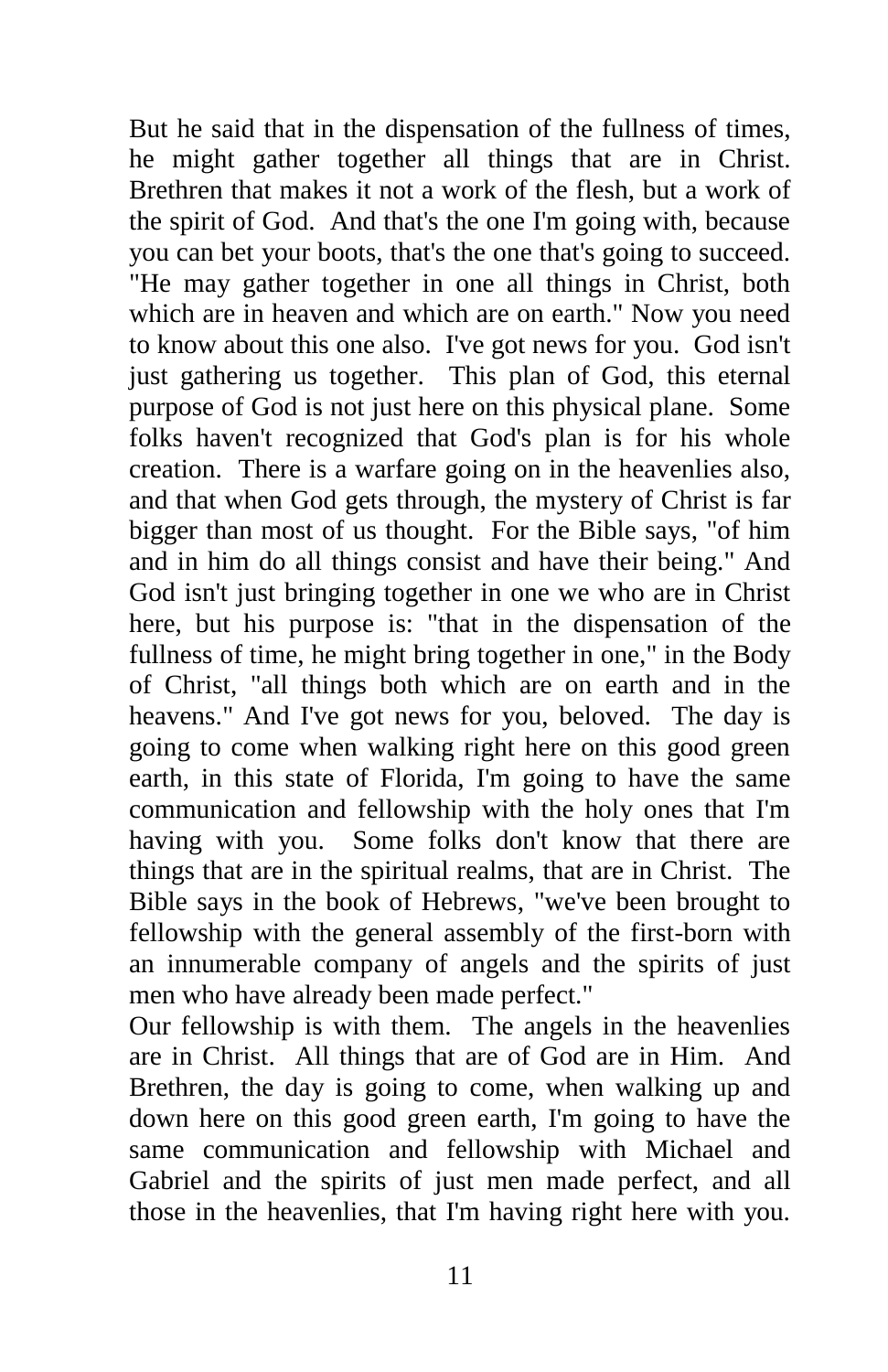And I'm not going to have to wait until I get out there to do it either.

People say, "Bro. Fife, you're going to have fellowship with the angels; communication with the angels? That's impossible!" Well, I want you to know I'm already having it. For the Bible says the angels are ministering spirits who are sent forth to minister to me. If it wasn't for the fellowship that I have with the ministering spirits who are sent forth to minister to me, my airplane would have long since been knocked out of the air ever since God set me to flying. And if it weren't for the visions that have been ministered to me by the angels of the Lord warning me at various times of the plans the devil has made to knock my plane out of the air, I wouldn't be here preaching to you this afternoon.

 I'll give you a couple of examples, I remember one time about a year ago, when my wife and I were holding meetings in Colorado Springs. We had finished five days of meeting there, Monday through Friday and were scheduled to leave Saturday morning and fly to Lubbock, Texas, to begin ministering there in Lubbock. We had our bags all packed. Then Saturday morning just at daylight, I awoke, I became wide awake. An angel of the Lord began ministering to me a vision. In this vision I saw my airplane flying through the air, and a dark cloud came up behind it, and engulfed, enveloped the airplane. So I knew the ministering spirits were warning me that Satan had plans to put my airplane out of the air, to cause it to crash that day.

And I waited on the Lord, to see if God was warning me that I should cancel my trip, or if I should just speak the word of faith. Then the Lord said speak the word of faith. So I spoke the word of faith for God to deliver from it. My wife and I got up and got dressed and ready to go. The brother, at whose house were staying, was also a pilot, but he doesn't have a plane. And because we were flying to Denver (20 minutes away) to pick up a lady who decided to hitch a ride with us to Amarillo, he decided to fly with us to pick up this lady, and then we'd drop him off on the way back, in order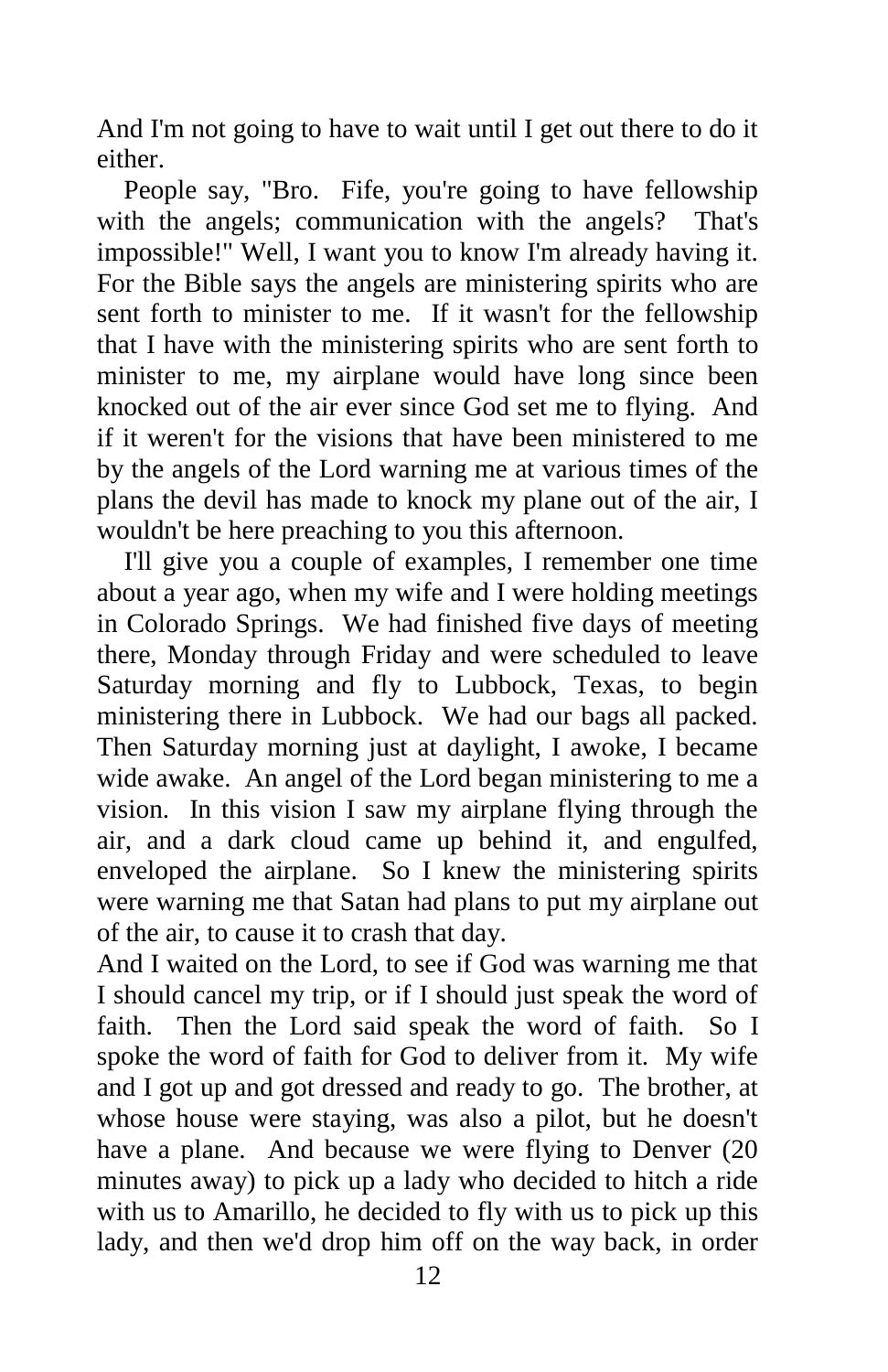for him to get in a little flying time and experience. So we went out to the airport together, and this brother said he noticed that I checked the plane over more than I ever had before, because I was looking for that thing that God had warned me about in the vision, but I didn't see anything. So we climbed in the plane, and he got in the pilot's seat. We flew up to Denver, and it only took about twenty minutes. When we landed, we noticed that the brakes were pulling a little to the left. I didn't think it was anything too important. Probably a little grease on them that would burn off. So we taxied up, and picked up this lady, and then I got in the pilot's seat, because we were going to drop the brother off on the way back. And as I taxied out to the takeoff runway, I noticed that the brakes were still pulling to the left. And as I was on the end of the runway, warming up my engine, getting ready to take off, the Spirit of the Lord spoke to me and said "don't take it off. It was those brakes I was warning you

about in the vision." So I turned and taxied back to the hangar. I called the mechanic out and asked him to look at my brakes. He took a look at those brakes and he said, "Man, it's a good thing you didn't take this plane down the runway one more time to take off, because there is a disc on the outside of the wheel that has to do with the brakes that is supposed to have five clips in it, holding it in. But everyone of those clips is gone," and the mechanic said, "if you had taken that airplane down the runway one more time to take off, that disc would have come out and locked itself in the wheel and flipped the airplane over and that would have been the end of you."

Brethren, I could give you many more instances, but the middle wall of partition, the veil between flesh and spirit is already being broken down, already having communication. That's why God supernaturally birthed you in the Spirit, baptized you in the Spirit and now is growing you up in the Spirit, so that he could gather us together in the Spirit with those in the Spirit in the heavenlies, and make us all one in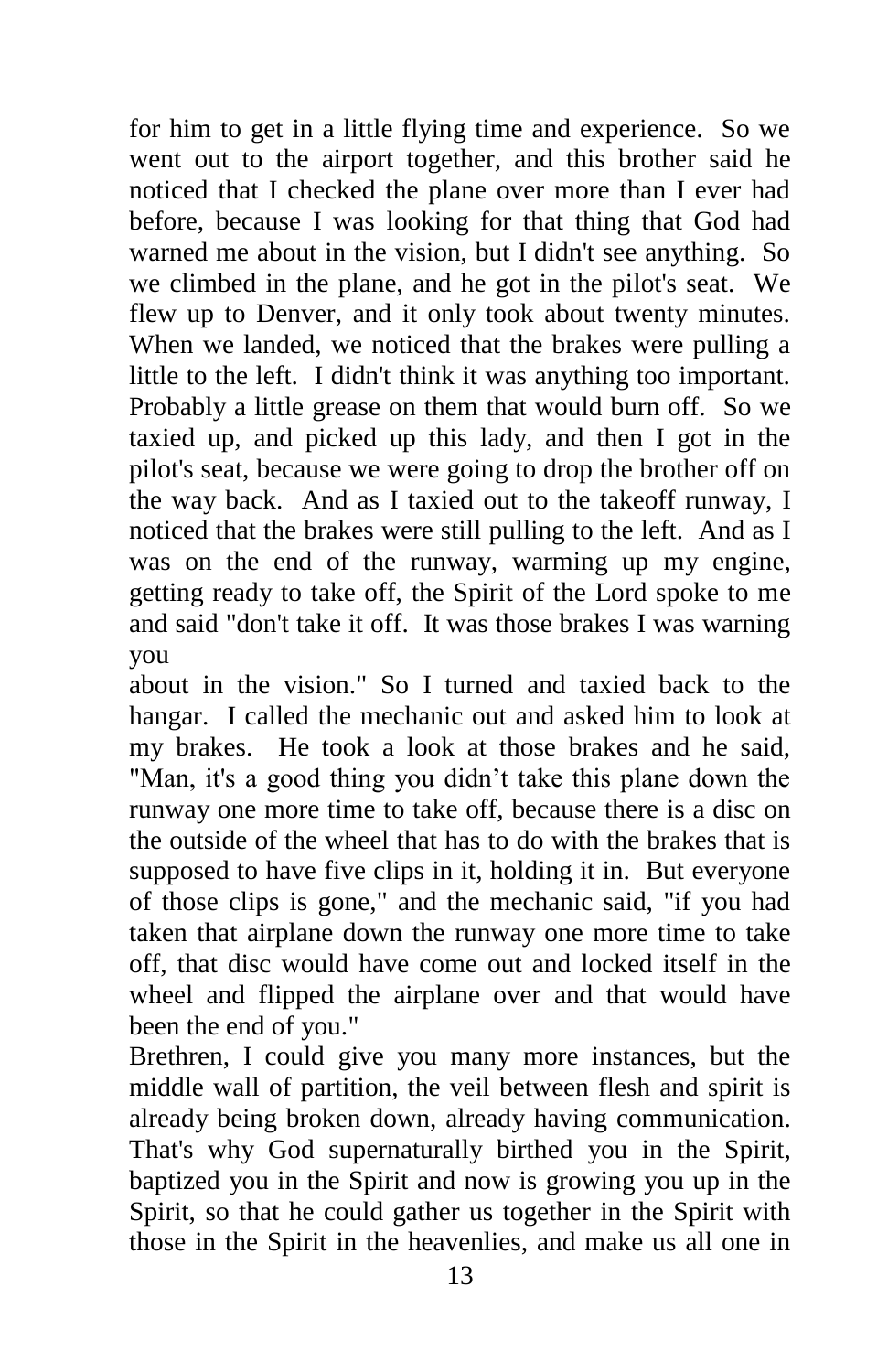him. That in the dispensation of the fullness of times, he might bring together in one all things that are in Christ, things in heaven, and things in the earth.

And then verse 14 of chapter 2 says: "for he is our peace." We have a lot of so called wise men in the earth, who think they're going to bring peace in the earth. And they have all their kind of plans, and they get together with their congress and their committees, and they have all their plans for peace. But today, in this message, I'm going to give you a revelation of God's plan for bringing peace in the earth in the Body of Christ; in and through the Body of Christ. It's the only thing that is ever going to bring peace in the earth, this eternal purpose and plan of God.

"For he is our peace, for he has broken down the middle wall of partition," and this is the hour when God is breaking down all the middle walls of partition of denominationalism, that have had us separated, he's breaking down the middle walls of partition of race and color. I've got news for you, Brethren, when I was in Haiti ministering a couple of months ago, the only all Negro republic in the world, I slept with my Haitian brethren, I ate with my Haitian brethren, I put my arms around my Haitian brethren and kissed them on the cheek, just the way I would you. For God is breaking down the middle wall of partition in the Body of Christ. And I want to tell you this, we've just got time to touch on it. If this question of desegregation or segregation isn't already settled in your mind and heart, then you're missing God. Let them fight about it out in the world. They are never going to settle it. But let me tell you something, the Bible says in Christ there is neither Jew nor Greek, bond nor free, male nor female, black nor white. But of one spirit we have all been baptized into one body. And how in the world are you going to segregate yourself from your own body? I preach this all across the country. Even in Birmingham, Alabama a few weeks ago and Brother, you better know God's with you when you preach it there. Hallelujah. God is breaking down the middle wall of partition that he might make the twain, of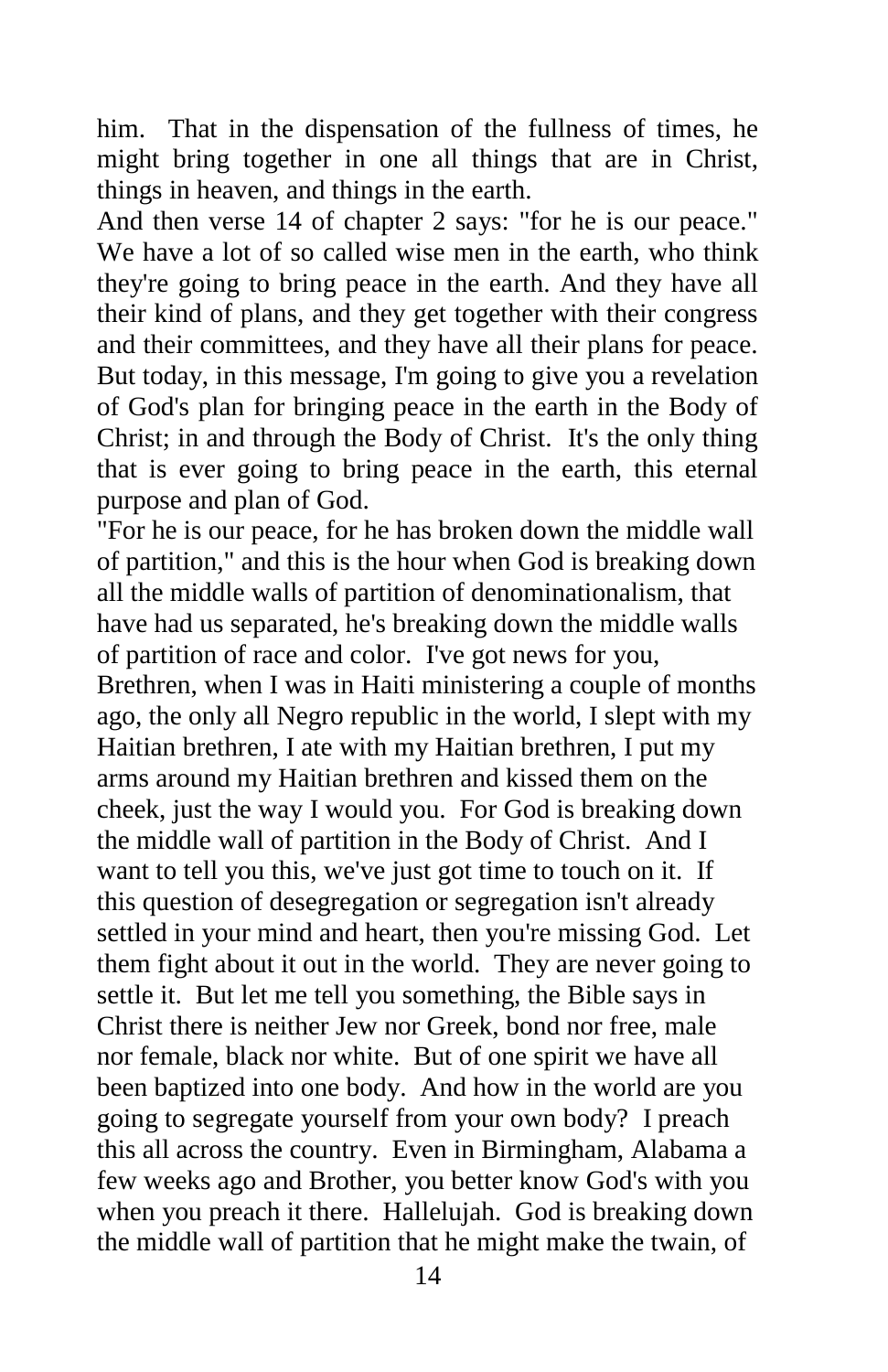all the two's that have been separated in the earth, that he might make, of all the two's, one new man. And not just one man. For those who leave out the little word new."

He's making one new man. There's going to be a new man after a new order. He's going to be a new creation. That's God's purpose for calling us, for borning us again, for baptizing us in the Spirit, for breaking down all the walls of partition, for bringing together all things that are in Christ, that he might make of all the

two's (there won't be anymore two when God gets through) one new man. And here's what this man is going to be for. A new man for a new age. That's what God's doing, Brethren, he's preparing a new man for a new age. I hope we don't shock any of the children, but you see, all of our socalled orthodox life, all we ever heard was "the end of the world, the end of the world, the end of the world coming." So we grew up looking for the end of the world. All the preachers ever thought about was the "end of the world." Now I'm going to tell you something folks, there ain't going to be any end of this world. I can speak better English than that, I'm just trying to emphasize. There ain't going to be any end of this world. There is just going to be an end of an age. If you would like an interesting study, that will really open your eyes, you don't have to know Greek to do it. Get yourself one of these big thick books called Young's Analytical Concordance. That takes all the words in your English translation and right beside it gives the original Greek word and the true meaning for the original Greek and Hebrew word. Look up all those scriptures in the King James translation where Jesus spoke of "the end of the world." You'll discover in the original, Jesus never said the "end of the world" at all, he just said "the end of an age." Look up all the times where Jesus spoke in the King James version of "those who would be counted worthy to attain to the next world." And when we read about that, we thought about way out there somewhere, didn't we? Check it, and you'll find in the original Greek, Jesus didn't say, "those who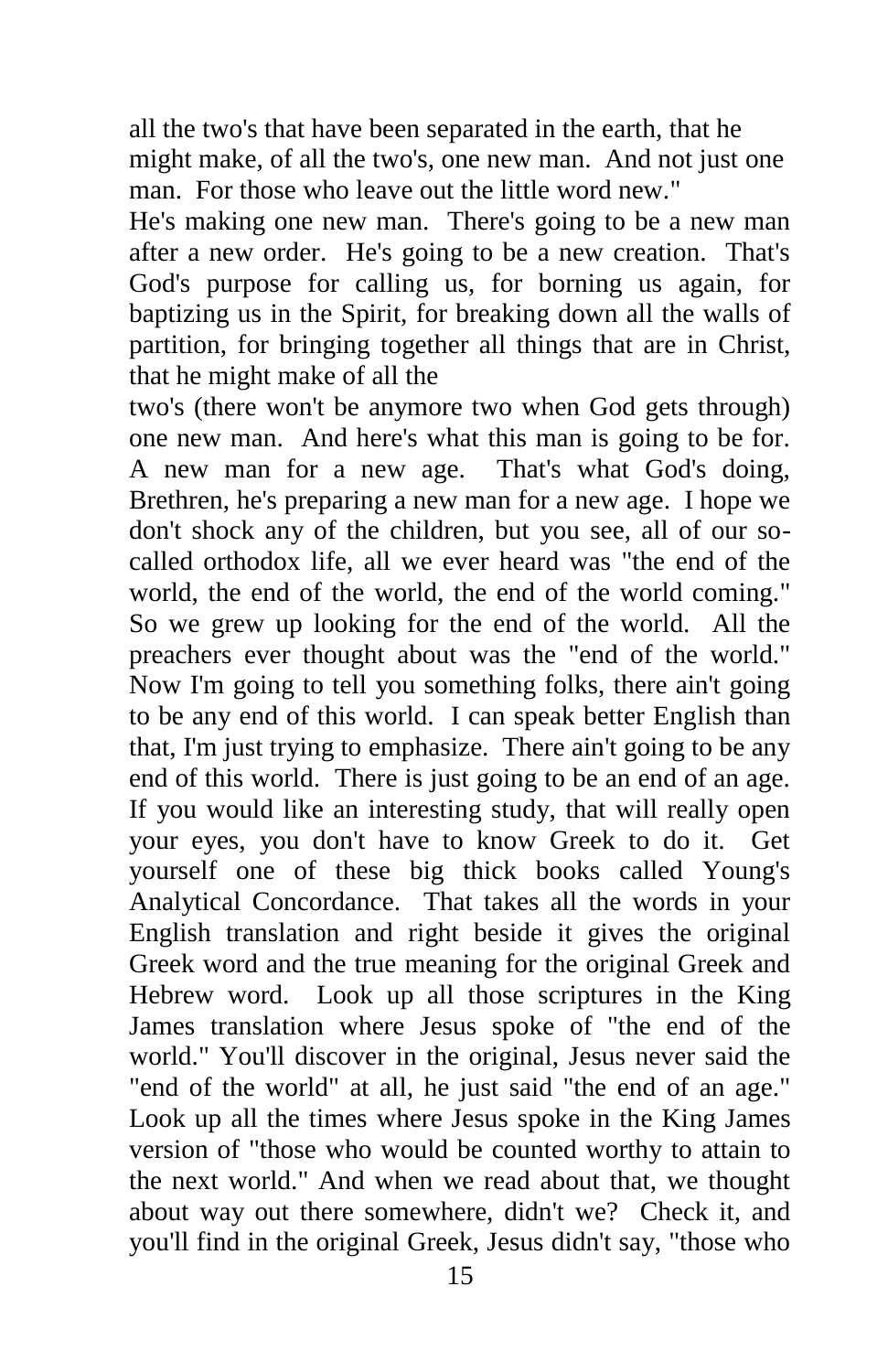are counted worthy to attain to the next world," but he said, "those who are counted worthy to attain to the next age." Right here! Beloved, there isn't going to be any end of this world. You might as well stop packing your grips and praying to God to kill you and take you to heaven. We have too many Christians in the world today with dying faith, but they don't have any living faith. They're always wanting to die, and go off to heaven to be with the Lord. That is until they get a belly ache, then they run down to the hospital and spend their very last dime to keep from going out there to be with the Lord. It gets pretty ridiculous. They're always preaching to go out to be with him. Something is wrong, there is a squirrel in that hole somewhere. It's because it's not of the Spirit of God. Because the Spirit of God doesn't want us out there, he wants us right here bringing in this new age. There will be no end of this world, only an end of an age. An end of an age of sickness, an end of an age of suffering, an end of an age of sorrow, an end of an age of sin, an end of an age. An end of an age in which Lucifer and his demon kingdom has been ruling over the world, and a bringing in of a new age in which God's many membered man is going to be ruler over all this world that God created for the sons of God right here! That's what God called his many membered son out for and that's what God is preparing him for. For a new age. There is only going to be an end of an age in which God, through his redemptive plan in Christ is calling out and preparing a new man and bringing him to Christ's stature. And when this new man is prepared, then God by his judgment is going to wipe every other man off the face of this earth. And those saints who work toward this day, who've gone on to be with the Lord, are going to return incorruptible to be with Jesus. But he's bringing together in one the things, all the things in the heaven. And they're going to be a part of this man also. And we are going to reign in this earth, throughout eternity! Hallelujah! God spoke to Isaiah long ago. And he said he formed it to be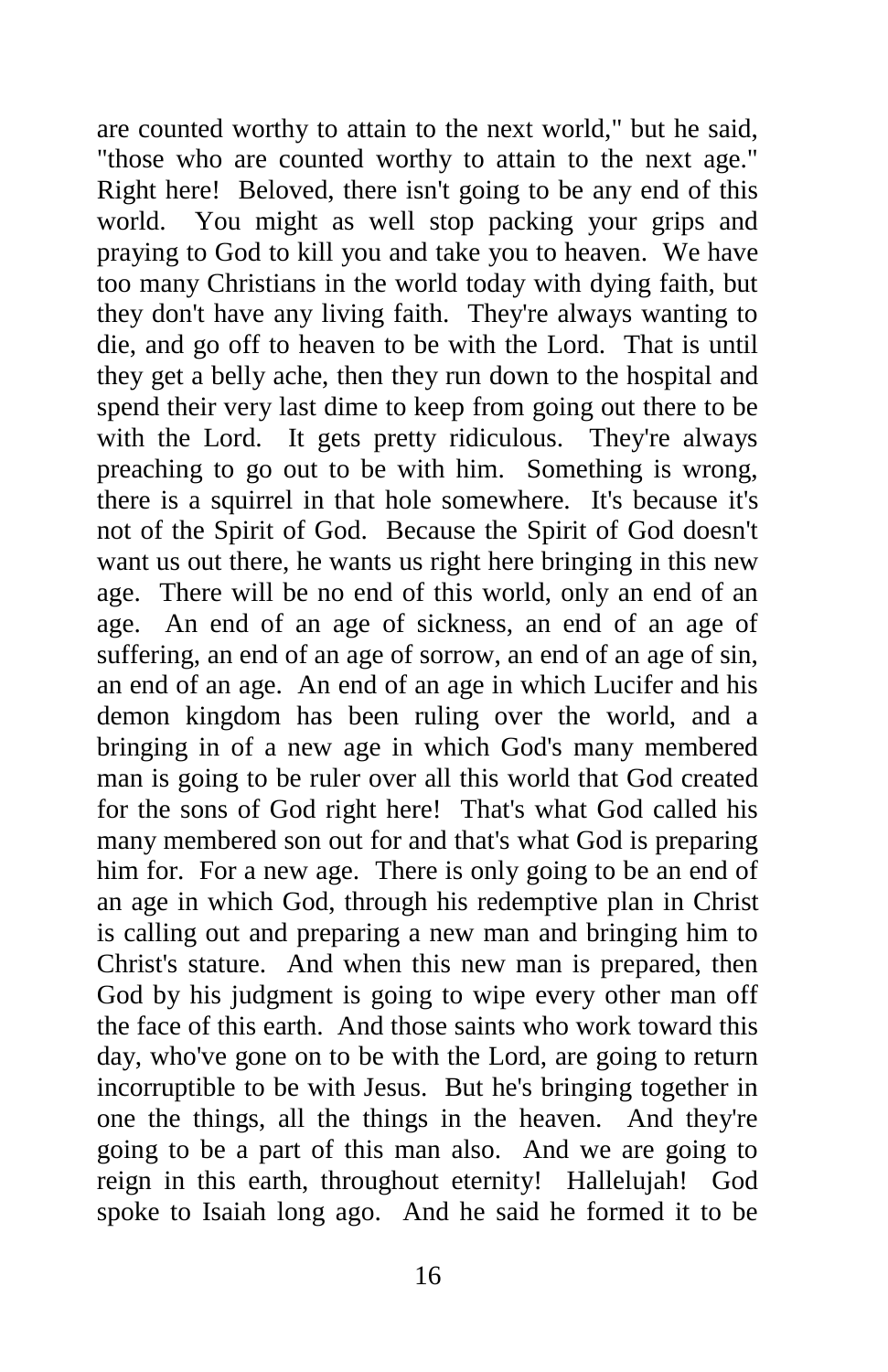inhabited, and Brethren, she's going to be inhabited, on and on and on! Hallelujah!

 No sense in going out there because you won't be able to stay long. Because God's raising up a group of sons of God that are going to fulfill God's plan. All he's going to have to do is come back with Jesus when we bring him back, so why go to all the trouble. Frankly, I'd rather be here to greet him, than go out there to come back with him. And I intend to do so. You see, God is preparing a new man for a new age right here on this earth. And when he gets that man prepared, a many membered man, then he's going to cleanse the earth, just the way he cleansed it in Noah's day. And the other man, they'll go to their Hades throughout eternity. Those who rejected and refused to become a part of the Body, this new man. And then God's going to turn it over to this new man for a new age. But, here's what I have to warn you of, this new man is going to be after a new order.

First, I want to drive home, what new order means. We hear the words floating around the earth today. Old order, new order, divine order. Then some folks don't know what order means. They hear the words, "new order" or "divine order" and they think it's just a new message that's coming forth. That's all it means, for everybody to preach and shout about. Oh, beloved, if that's all you see in it, you're going to miss it. An order means a system of things. There always has to be an order, beloved, remember that.

 If some of those preach that God is doing away with the organization in this hour (we're not preaching he's doing away with order), some of the little ones want to follow the revelation; "Well, we've broken away from the organization, we're meeting in our homes now. For divine order, we'll all gather around and whoever wants to say something, they'll say it. And we won't have any head over us except Jesus. Anybody can jump up at the pulpit and say anything they want to any time." Brethren, that's not divine order, that's no order. And if you get involved in it, you're going to have a mess. Divine order is that order God has revealed in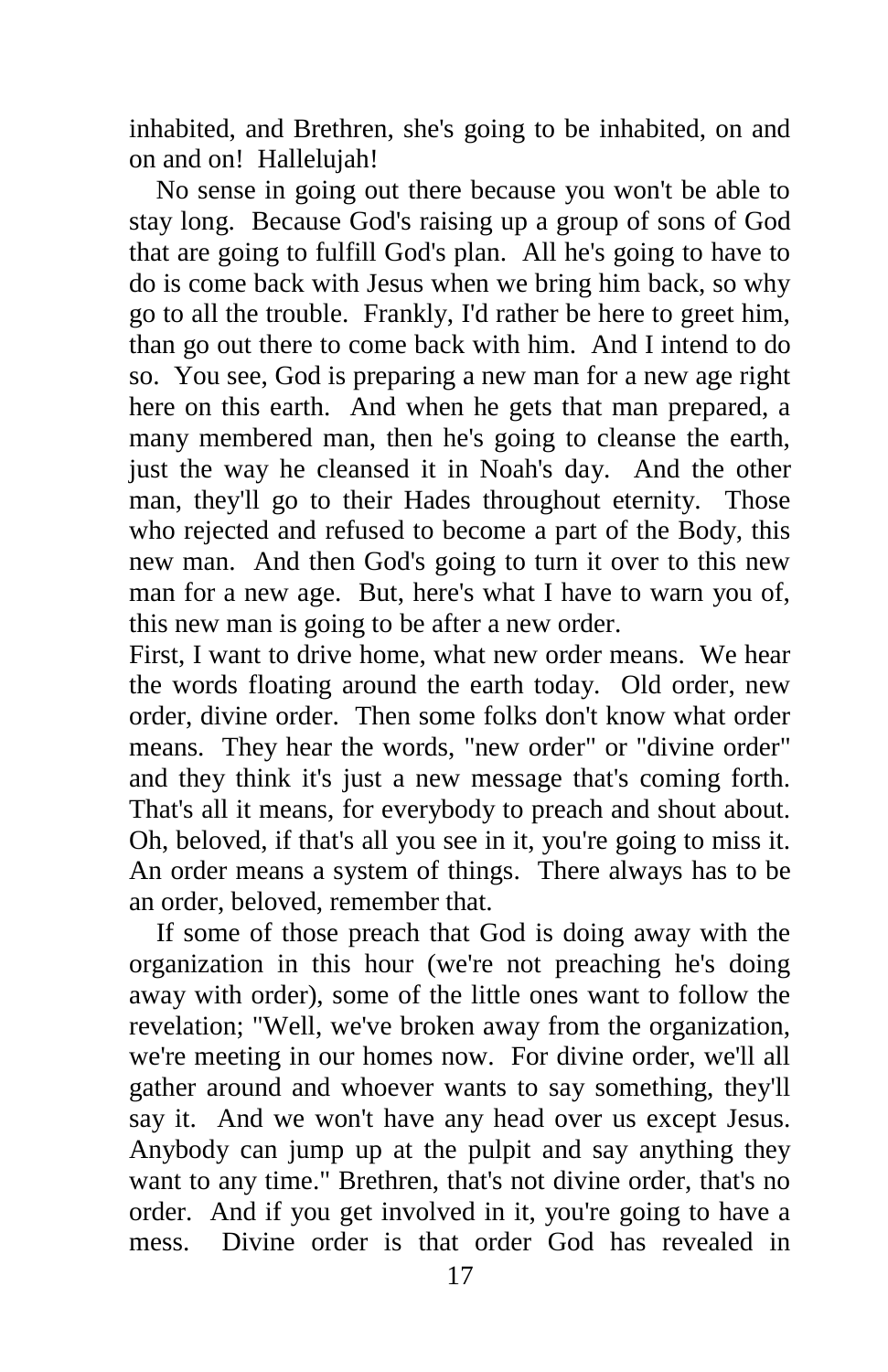scripture, that he is going to put this new man in. Hallelujah. This new man is going to be after a new order. He's not going to be after the old Levitical order of Aaron, and the Aaronic priesthood. You see, beloved, a priest in any age, and in any situation is only a mediator between God and the rest of his creation. That's what a priest is. This new man is going to be a priest forever. He's going to be the mediator through which God meets the rest of his creation forever. But he's not going to be a priest after the order of Aaron and the Levitical order of Moses. Neither is he going to be a priest after the so-called democratic order that we have in the world and in the church today.

This new man is going to be a priest forever after the order of Melchisedec. For God had a priesthood long before Moses. Sometimes we don't think He did, we think the first priesthood that ever came into being was the Levitical priesthood, which came through Moses. We're not just quoting scripture, we're just dealing with how it has been in the earth. God had a preacher long before Moses, God had a priest long before Moses, long before Aaron. And he was God's church for that hour, because Abraham paid tithes to him. His name was Melchisedec. You see, the Apostle Paul reveals in Hebrews 5 that there are a lot of New Testament truths we ought to know about Melchisedec that we don't know yet. For Paul went out in the desert and got the revelation and the things that Peter died not knowing, and all the other Apostles also. Paul said to the Hebrew Christians of his day as he spoke of Melchisedec and the fact that Christ is a priest forever after the order of Melchisedec. And there in the last part of chapter 5, Paul said, "I've got many more things to teach you about Melchisedec, but I can't teach them to you because your ears have become dull of hearing. And when for the time you ought to have become teachers of others, you've become such as have need of the milk of the word again." Hasn't the Holy Spirit ever pricked your curiosity as to what Paul wanted to teach those Hebrews about Melchisedec? Well, Brother, he has mine. He dealt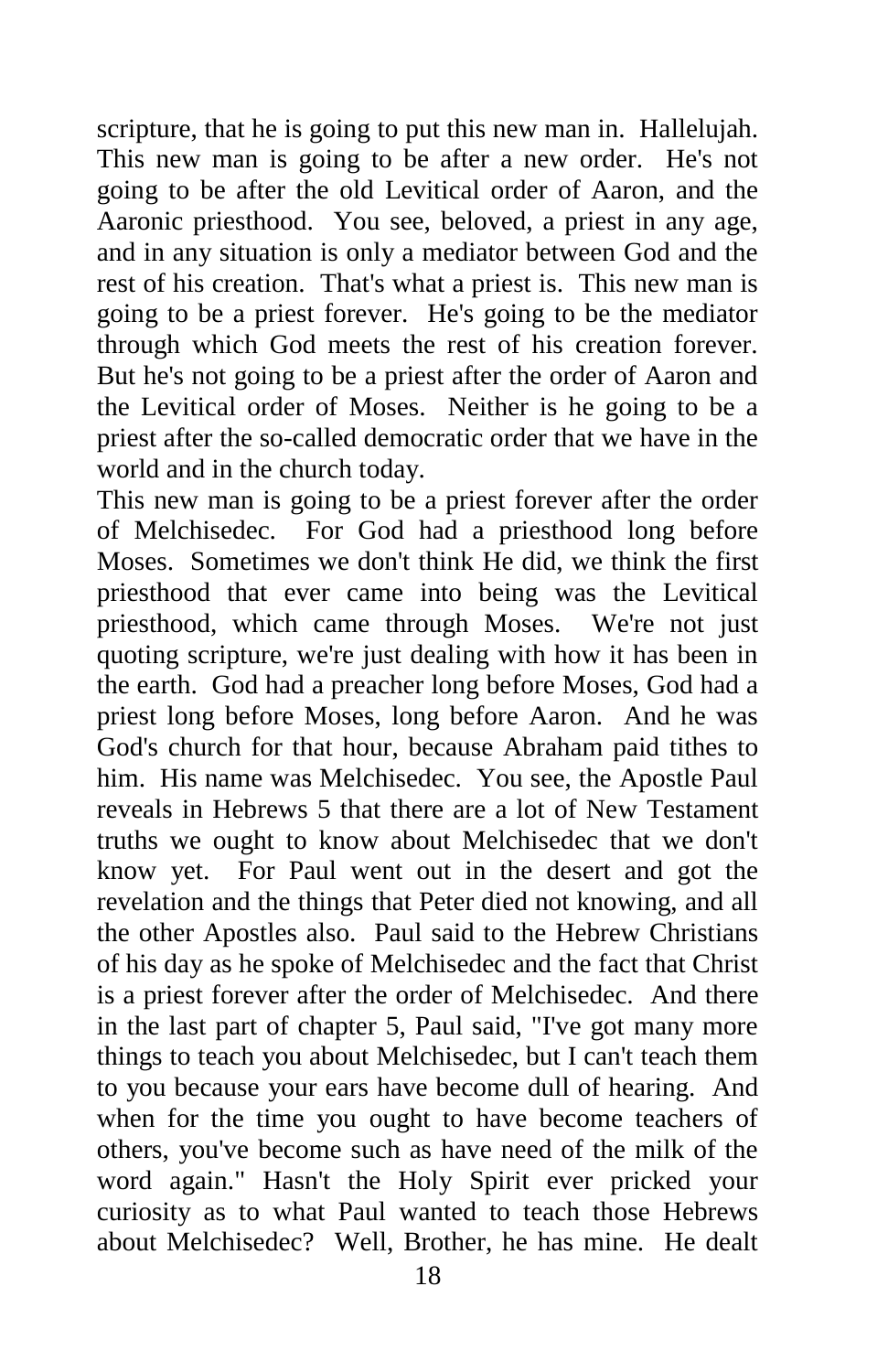with mine until finally I got on my knees. Because if the Spirit wanted to minister to the Hebrew Christians, then it was New

Testament truths. And for years, I knew that God had truth for the New Testament Body of Christ concerning Melchisedec. But he couldn't give it to us for the same reason he couldn't give it to the Hebrews. Because most of the church today, when for the time they've been Christians, some have been Christians forty years and they ought to have become teachers of the mystery of Christ, and most of them have become such as need the milk of the word again. So I waited on God for that Melchisedec truth that's pertinent to God's purpose for us. Now let me give it to you.

 You see, Melchisedec, at the time of Abraham, was King of Salem. And Salem was the city which later became Jerusalem. By interpretation, Salem means Peace, or city of peace. And so in that sense, Melchisedec was a type of Jesus, who is the king of New Jerusalem. The spiritual Salem. Since he was king of the city of peace, he was also a type of Jesus, who is also the King of the city of peace. But more than that, as the scriptures present Melchisedec to us, he's the. only character in the Old Testament that has no genealogy. Check your Old Testament and just about every other Israelite ever mentioned from the littlest to the biggest, they always gave a genealogy for him. Every time they mention somebody's name, they said he was the son of so and so, the son of so and so, the son of so and so, and after while you get tired of reading it. But you see for Melchisedec, it presents no genealogy for him. And for a purpose. The Apostle Paul explains to us that purpose in the New Testament. He says God presented Melchisedec to us as having no genealogy. Therefore, implying to us he had neither mother, nor father, nor beginning, nor end of days. And Paul said in that sense, he was a type and a revelation of Jesus, who is also a priest forever, not after the order of Aaron but after the order of Melchisedec. Now since Jesus is a priest after the order of Melchisedec, and the Bible says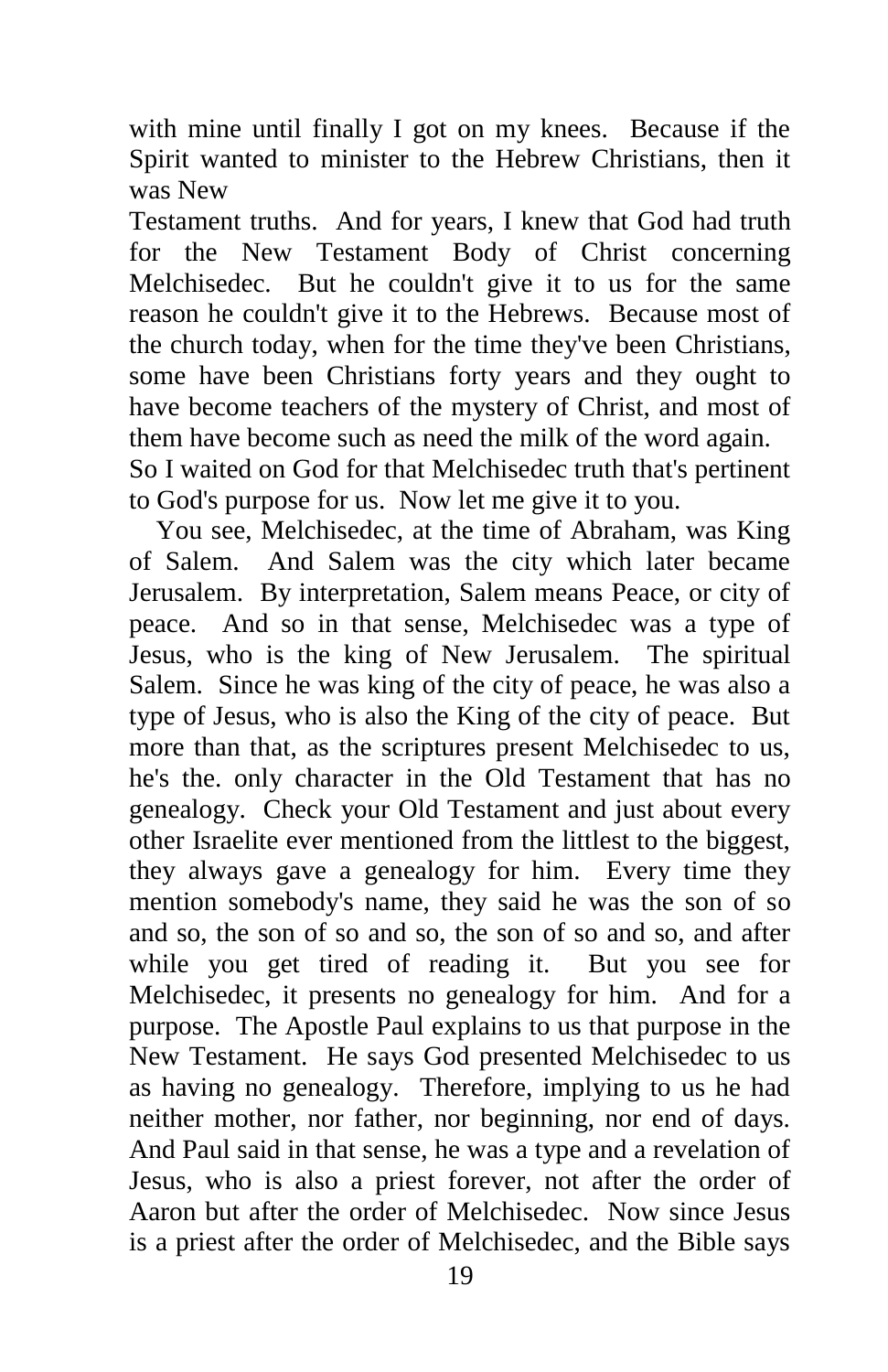you and I are in him, we better get out our thinking caps, amen? We're in him. And he's the priest after the order of Melchisedec.

Therefore, Jesus as he is in the heavenlies, he doesn't have a mother or father, for he is over all. Now when he was here on the earth, he had an earthly mother, in the womb of Mary, and he was conceived of the Holy Ghost. Therefore, he didn't have an earthly father, but now he is even over Mary, she's not over him anymore. As he abides now, he has neither mother nor father, and he is eternal, neither does he have beginning nor end of days. He abideth a priest forever after the order of Melchisedec.

 Now let's bring this thing down to you and me. We are in him. He and Melchisedec are not the only ones that have neither mother nor father, nor beginning nor end of days, because you and I don't have an earthly father nor mother anymore. For we've had a supernatural birthing from above. And we've been conceived by the Holy Ghost. Not an earthly mother even, but in the womb of the church. Like Melchisedec and like Jesus, we also have neither mother nor father. The word says that he is eternal, and the Bible says we are in him. Therefore, we have neither beginning nor end of days either, but we abide as priests forever after the order of Melchisedec.

 God has finally brought forth a priest in Jesus to replace Aaron in the Aaronic priesthood. For he has neither beginning nor end of days and can't die, and doesn't have to be replaced by some guy that's going to make a mess out of things. And you see, even under this so-called democratic priesthood, we have in the church today, priests die. And a generation of the priesthood dies. They are usually replaced by a bunch of political generations, that make a mess out of things.

 Do you want me to prove it to you? In John Wesley's day, there was a priestly ministry that was moving in the spirit of God. But those priests died, they had to die. They were not suffered as Paul said "to continue by reason of death." And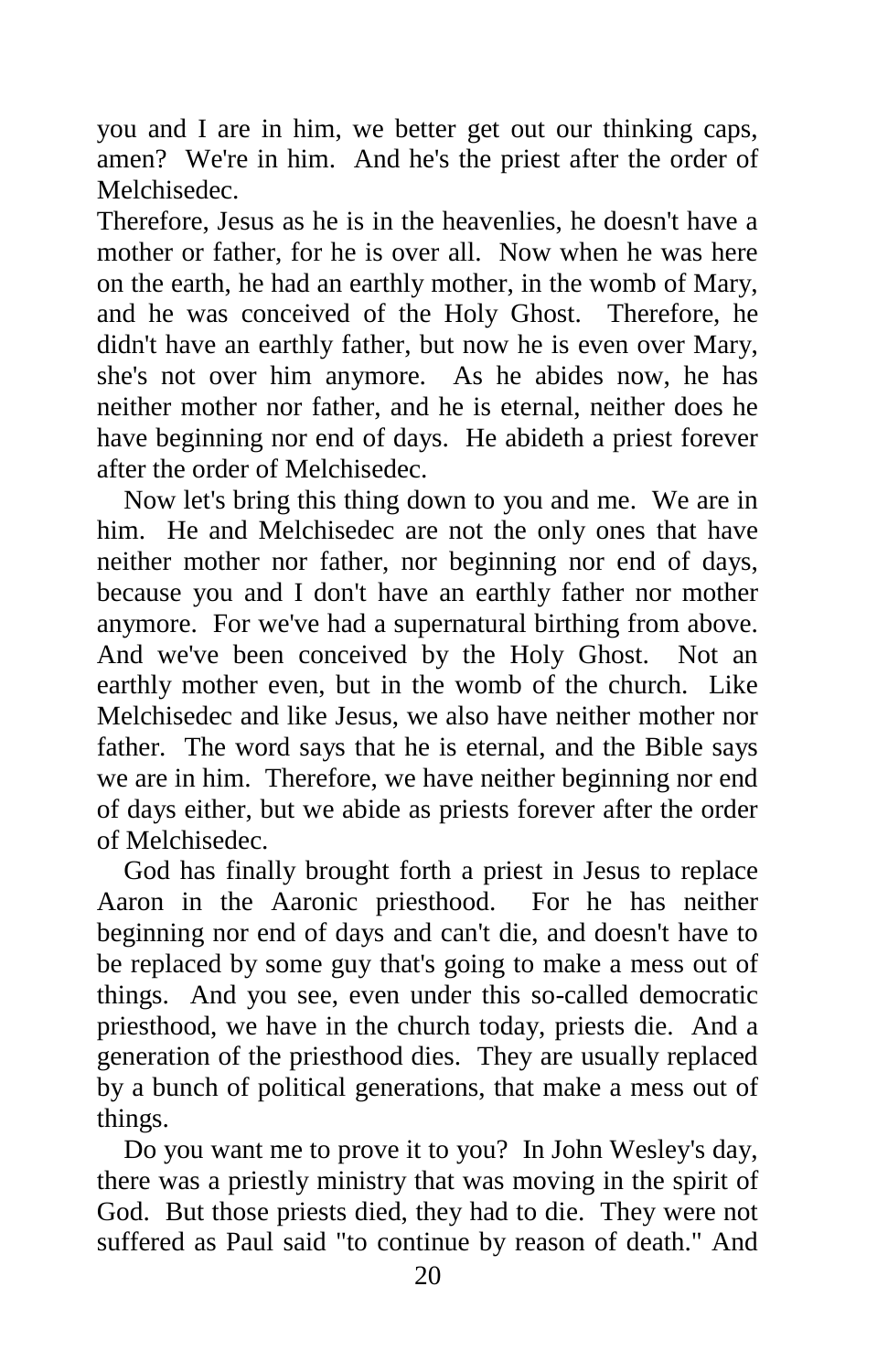they were replaced in Methodism by a priesthood today that made the biggest mess out of things you ever saw. They don't have anything left but their name. The anointing of God has departed. But in this hour, God is raising up in Christ and bringing to the measure of his stature, a priesthood, not after the Levitical order of Aaron, and not after the so-called democratic order of the church. But a priesthood that has neither mother nor father and is eternal in him and has neither beginning nor end of days. And, Brother, we are going to be suffered to continue, and there isn't going to be another priesthood raised up and make a mess out of things after us. For we are going to be the last priesthood. We're going to be the last priesthood suffered to continue, being in him, eternal, having neither beginning nor end of days: but a priest forever after the order of Melchisedec.

 Now stay with me, because, let me tell you something. The Melchisedec order is far more than just eternal life. Far more than just having neither mother nor father. Keep your minds under the anointing, because this thing is being brought forth line upon line, precept upon precept, and if you miss a foundational line, you won't know what I'm talking about five minutes from now. If you want a revelation of the divine order that God is going to set this Melchisedec order in, what you're asking for is the revelation of the order God has for the Body of Christ. And if you want a revelation of God's order for the Body of Christ, which is the Melchisedec man, you study the visible symbol and type God has put in the earth of the Body of Christ, and God's order for it. And that visible symbol and type and revelation of the Body of Christ that God has put in the earth is the revelation of this human body. For the earth is the revelation of this human body. For in I Cor. 12, the Apostle Paul used the human body as a type of the Body of Christ. He said, the human body is one body with many members, so also is Christ one body with many members. And Paul didn't use the human body as a type of the body of Christ just because he decided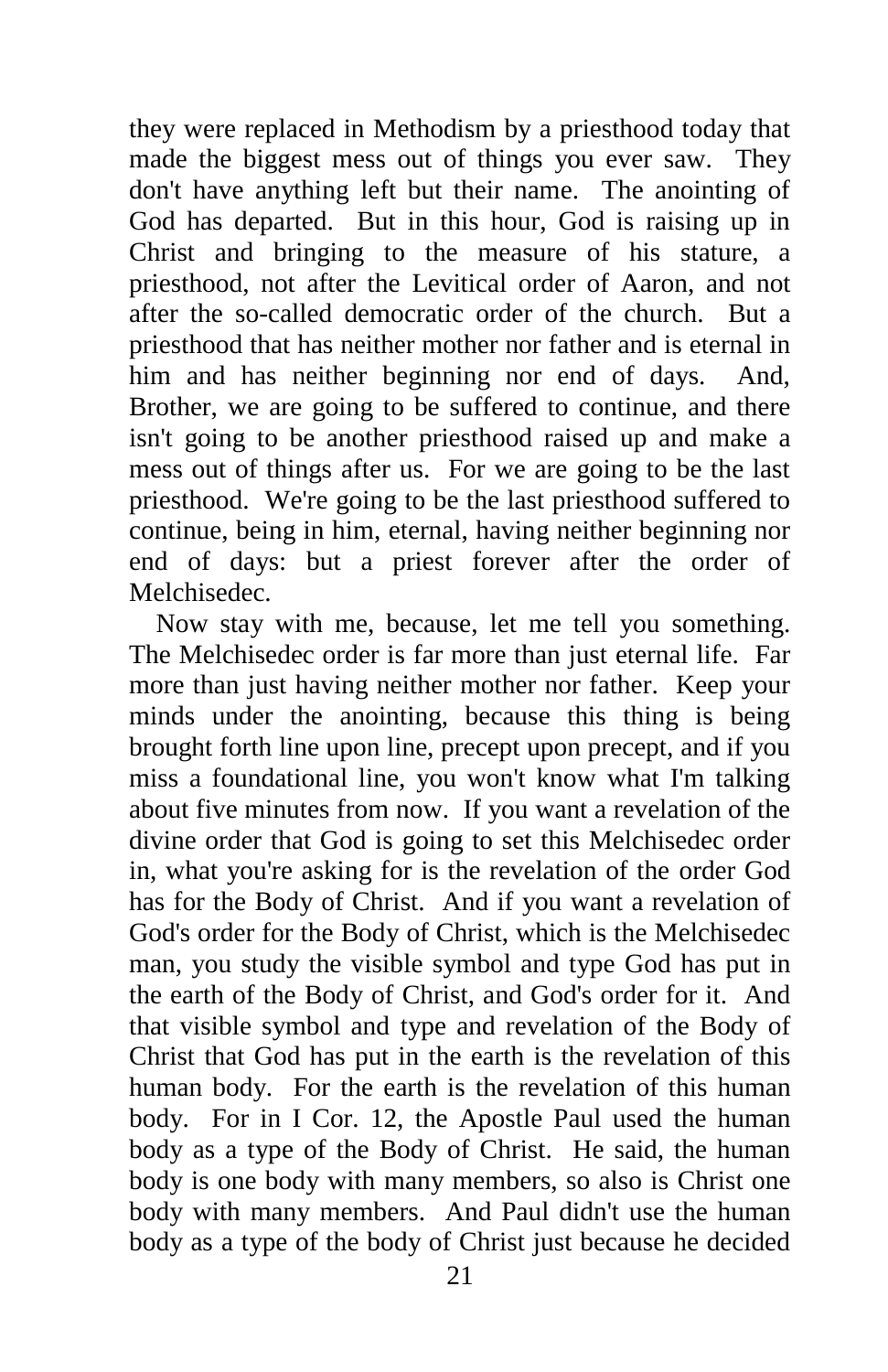he needed an illustration and picked the human body. It was the Spirit of God speaking through Paul who used it because he knew God made the human body and the order of life that works in it a revelation of the body of Christ and God's order for the Body of Christ. And if you want a revelation of God's divine order for the Body of Christ, the Melchisedec man, then you study as the Spirit leads you the human body, and the relationship of all its members to the head, and to one another. And you will have a perfect revelation, when God shows all of it to you, of the Body of Christ and the relationship of its members to the head and to one another. There is your divine order, there's your revelation. I don't have time to give it all to you in this one sermon. But I'm trying to give you the overall plan, so God can give you keys and open up your mind. But here is from whence the revelation of God's order is going to be brought forth, and then is going to be confirmed by the tabernacle in the scriptures.

 Let me show you what I mean. You see this hand. The hand of the human body which ministers to the body. This five fingered hand is a type of the hand of the Body of Christ. The reason God put five fingers on your hand to feed your human body, was to symbolically and visibly proclaim the revelation that God has set a five fold ministry, Apostles, Prophets, Evangelists, Pastors and Teachers in the Body of Christ who feed the Body of Christ on the spiritual food it needs. The reason you've got five fingers on your hand to clothe your human body, God made it to symbolically and visibly proclaim the revelation that God has set a five fold ministry in the Body of Christ to clothe it. The reason you've got five fingers to wash and bathe your body with, God made it so to proclaim he set a five fold ministry in the Body of Christ to wash it with the water of the word. Even as Eph. 5:27 in the scriptures says, "Jesus gave himself for his church, that he might sanctify it and cleanse it with the washing of the water of the word." The word is what we wash with. And "presents it to himself at his coming, a holy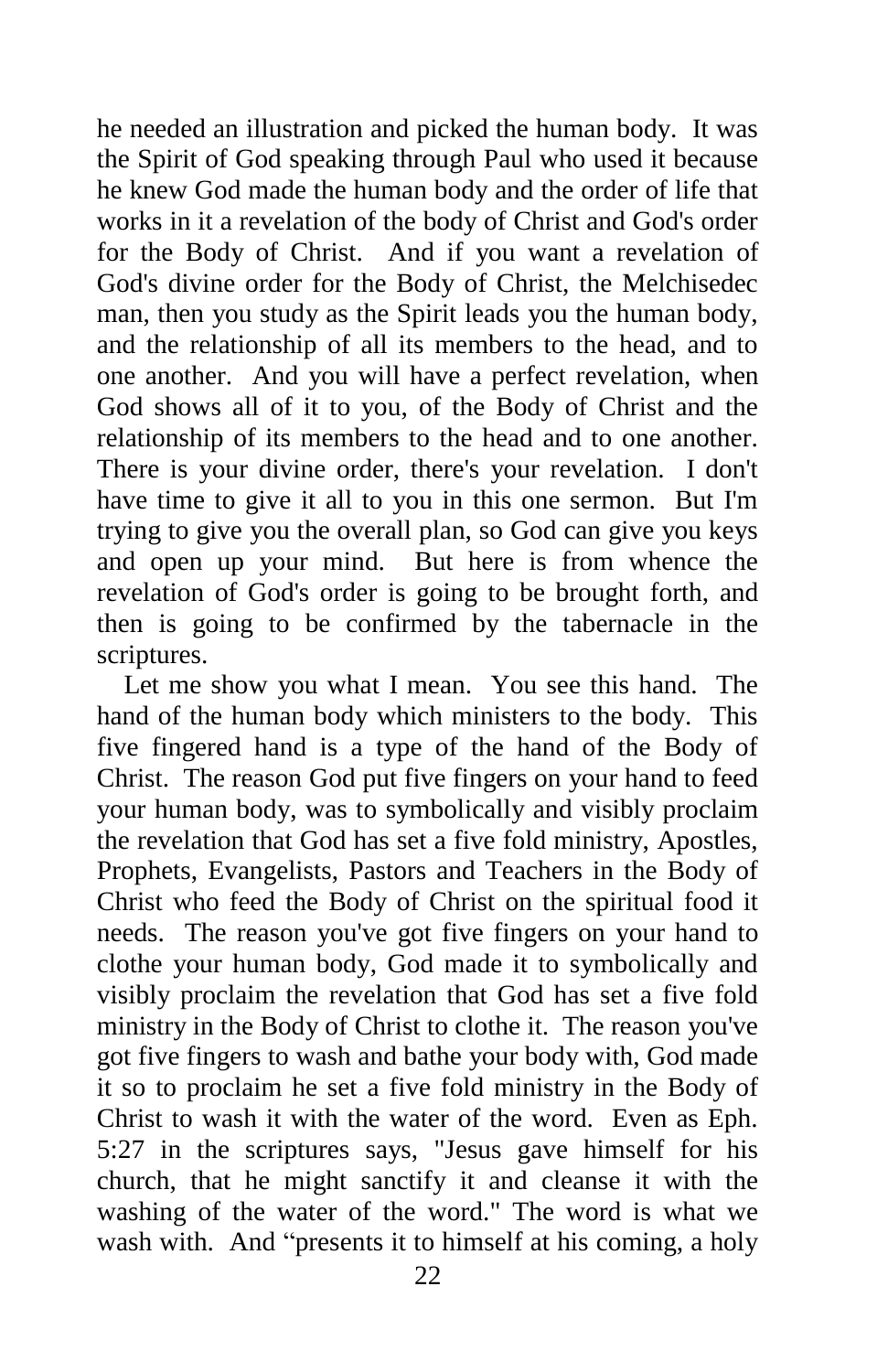church without spot or wrinkle." Oh beloved, you might as well get ready, you who are the Body, because the ministry that God's going to raise up in this last hour are going to take the water of the word and they're going to scrub your old flesh with it until it stings so much that you're going to want to run away from them but God won't let you. They're not going to pat you on your flesh anymore and tell you what a fine Christian you are. Because that would never wash you. When you come in this assembly, we tell you God sent you here to break you. And if that's not what you're here for, then God didn't send you, go somewhere else. Folks never heard any preaching like that before. It shocks them. If you came for somebody to pat you on your flesh and tell you what a fine Christian you are, you've missed it. There's a bunch of churches around the corner that are looking for members, they'll do all that stuff for you, go there. But if you come here, God's going to do you like he does all the rest of us. He's going to shed the light of the water of the word on your flesh and the darkness that's in your life that you might be purged and purified and presented to him at his coming, a glorious church without spot or blemish.

 The reason you've got five fingers on your hand to clothe your human body, is to symbolically and visibly proclaim the revelation that God has set a five fold ministry in the Body of Christ to clothe it with the fine linen which the book of Revelation says is the righteousness of the saints. They're going to clothe you with righteousness in this hour. There are only five fingers on this hand. That's not any new message is it? They call it a new message. It's not new, it's as old as Adam. God began preaching it six thousand years ago when he put the first five fingered hand on the first man he ever created. And I want to tell you something, Dear Beloved. I'm teaching now, divine order. There aren't six fingers on this hand or seven or eight. There are only five fingers on this hand. In the church we were born in, they only recognize three of the ministries, Evangelists, Pastors and Teachers. But this hand doesn't have three fingers, it has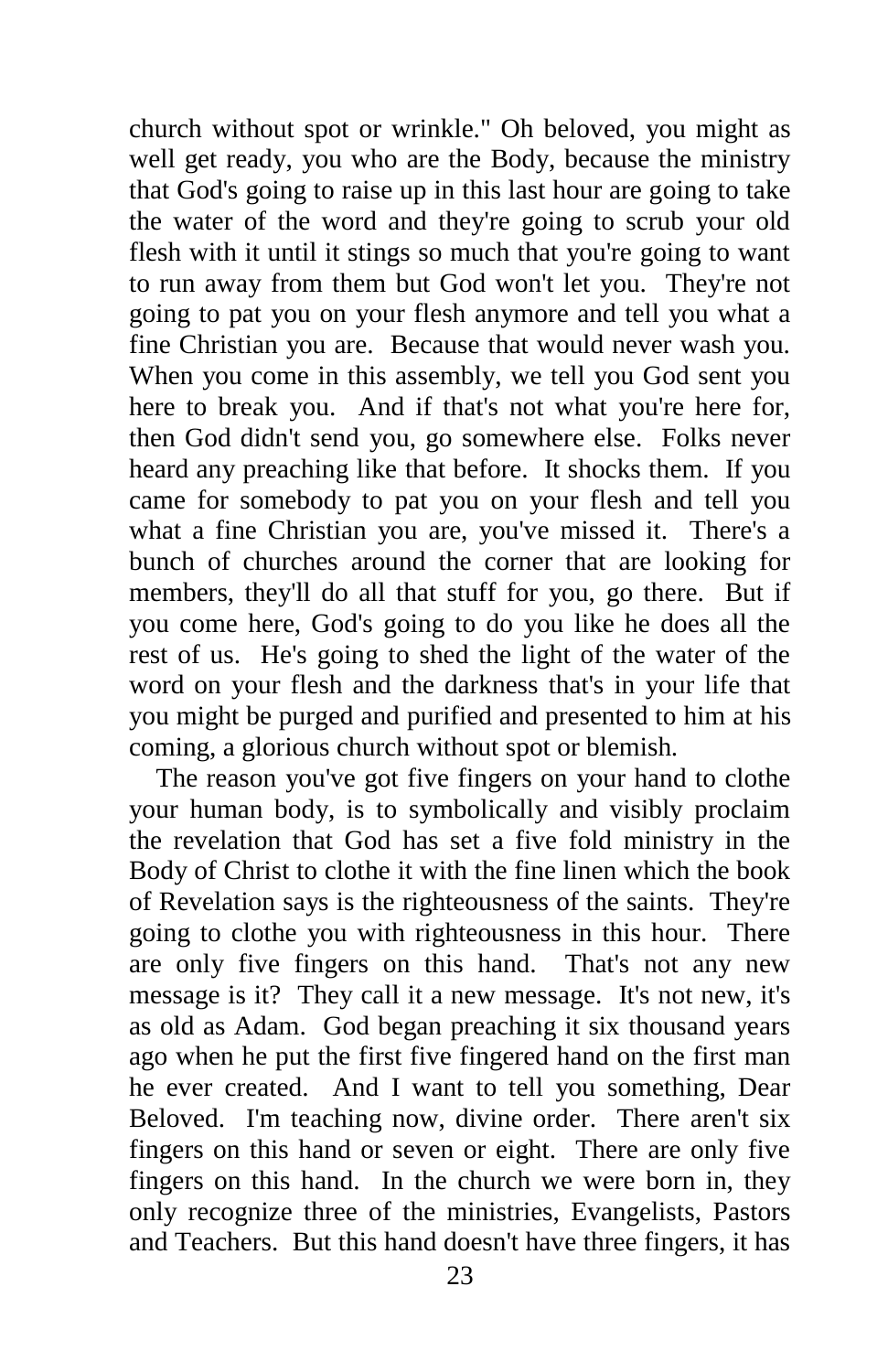five. The Bible doesn't say when Jesus descended he gave three ministries for the perfecting of the saints. He gave five: Apostles, Prophets, Evangelists, Pastors and Teachers. And there aren't eight fingers on this hand, there are only five and I'm sorry, but that doesn't leave any room for deacons, or presidents of the denomination, or chairmen of the board, or any of that fleshy stuff. Just five! Now deacons can stoke the furnaces, and wash the windows, and hand out food to the poor which is what they were called for in the first place in the book of Acts. They were never called by the Spirit of God to hire and fire the preacher. And, Brethren, for those who are moving in the move of God in this last hour, the days of hiring and firing the preacher is over. If you stay in

Babylon, you can do it. But if the Spirit of God moves you into the move of God, it's finished, it's done. Because God, by the Spirit is going to send you your ministry and send you to your ministry and send them in by the Spirit and they aren't going to ask you what they can preach and when you come up and try to tell them, they're going to turn a deaf ear to you. Because they have a revelation of God's divine order, and they know they are the ministry and you are the Body, and they know who is supposed to be where. Everything that God does in this hour is going to be a work of the Spirit. And you see there aren't eight fingers on this hand leaving room for deacons, and presidents of the denomination. Deacons can be helps. When God chose the first seven in the book of Acts, the only reason they were chosen in the first place was because the Grecian Christians and the Jewish Christians were fighting over who was going to get the most charitable food that was being handed out.

Peter and them didn't have time to mess with their fighting, so they said choose seven brethren from among you to take care of this business. What business? Handing out food to the poor. But you see, they politic'd themselves into a position in the church of preacher hirers and firers, and God's going to deal with it. Hallelujah.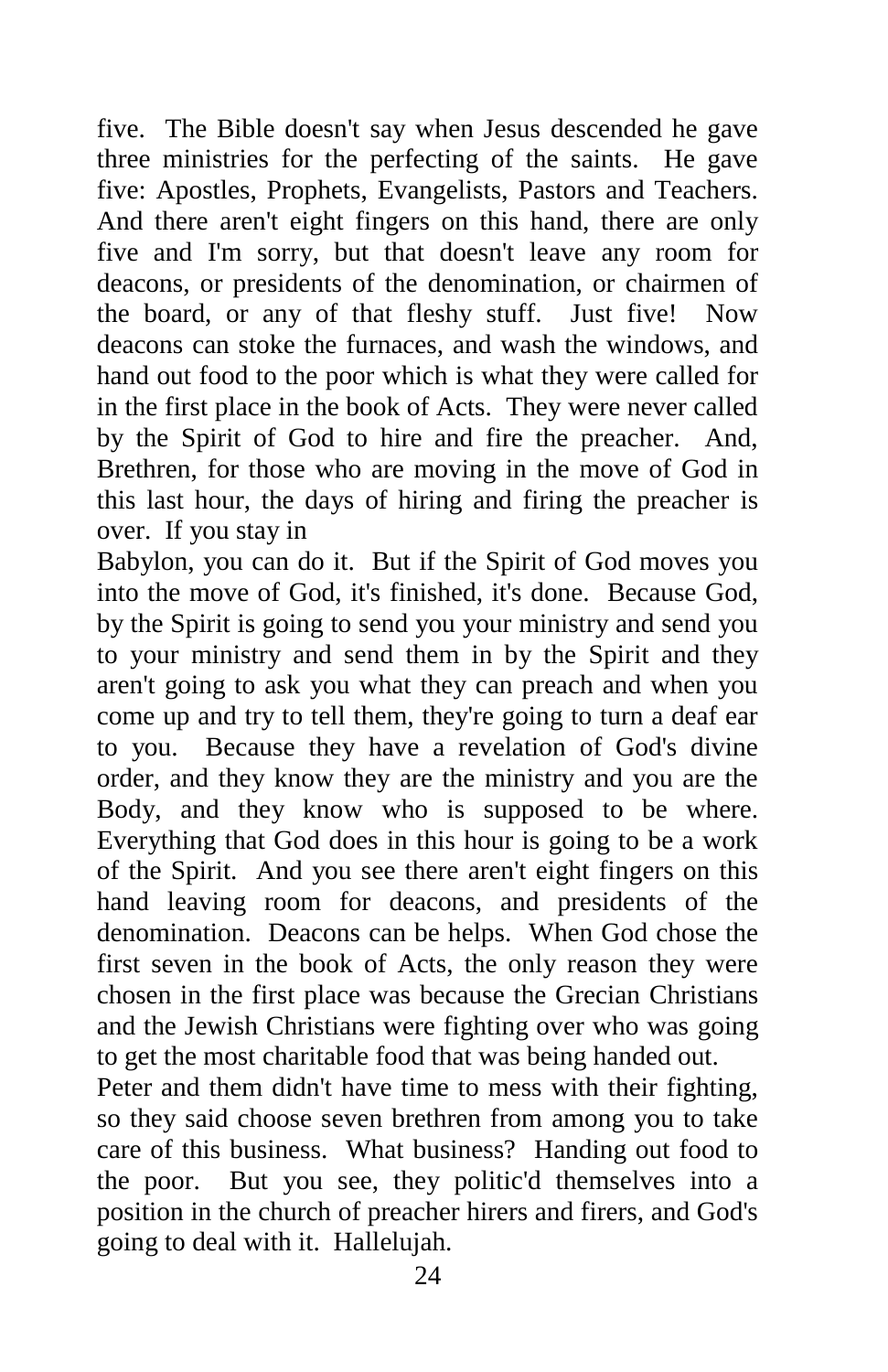There are only five ministries for the perfecting of the saints, just five. Apostles, Prophets, Evangelists, Pastors and Teachers, five supernatural Spirit ministries. We could preach about four more sermons on this someday to really develop it for you, but we're trying to give you a pattern now.

 I walked into a church one time, and here was a church that thought they had the revelation of the end time move. They thought they were going on to perfection and so forth, and they had written up on the blackboard on a wall, "The ministries for the perfecting of the saints." They had the first five alright, but they didn't stop there. They had about eight or nine of them up there; Apostles, Prophets, Evangelists, Teachers, Deacons, helps and he just had a line of them strung out there. Everything they could find in the Bible. And that's just what they are, helps. They can be used for helps, but they are not the ministry to the Body of Christ. This five fingered hand is the ministry to this Body. This is a type of the ministry to the Body of Christ. The thumb is the Apostle, it is a type of the Apostle. That's why he's the smallest on the hand. Did you notice that? For Jesus said, he that would be chief among you, let him be the servant of all; and he that would be the greatest, let him be the smallest. And those that the Spirit calls to be Apostles, they know he is to be the smallest. That's why he's the smallest on the hand, yet, he's the only member on the hand that can minister to the heads of all the other fingers. The other fingers aren't capable of this. Only the thumb can minister to the head, because ministering to the head speaks of wisdom and knowledge, and the reason he's the only member of the hand that can minister to the heads of the other four fingers is because it's the ministry of Apostles to be used of God to teach the revelation that calls out, and sets in order and trains the other four ministries, Prophets, Evangelists, Pastors and Teachers. I'm going to give divine order, now check me scripturally on this statement. The revelation of God's eternal plan in any given stage of it is never going to come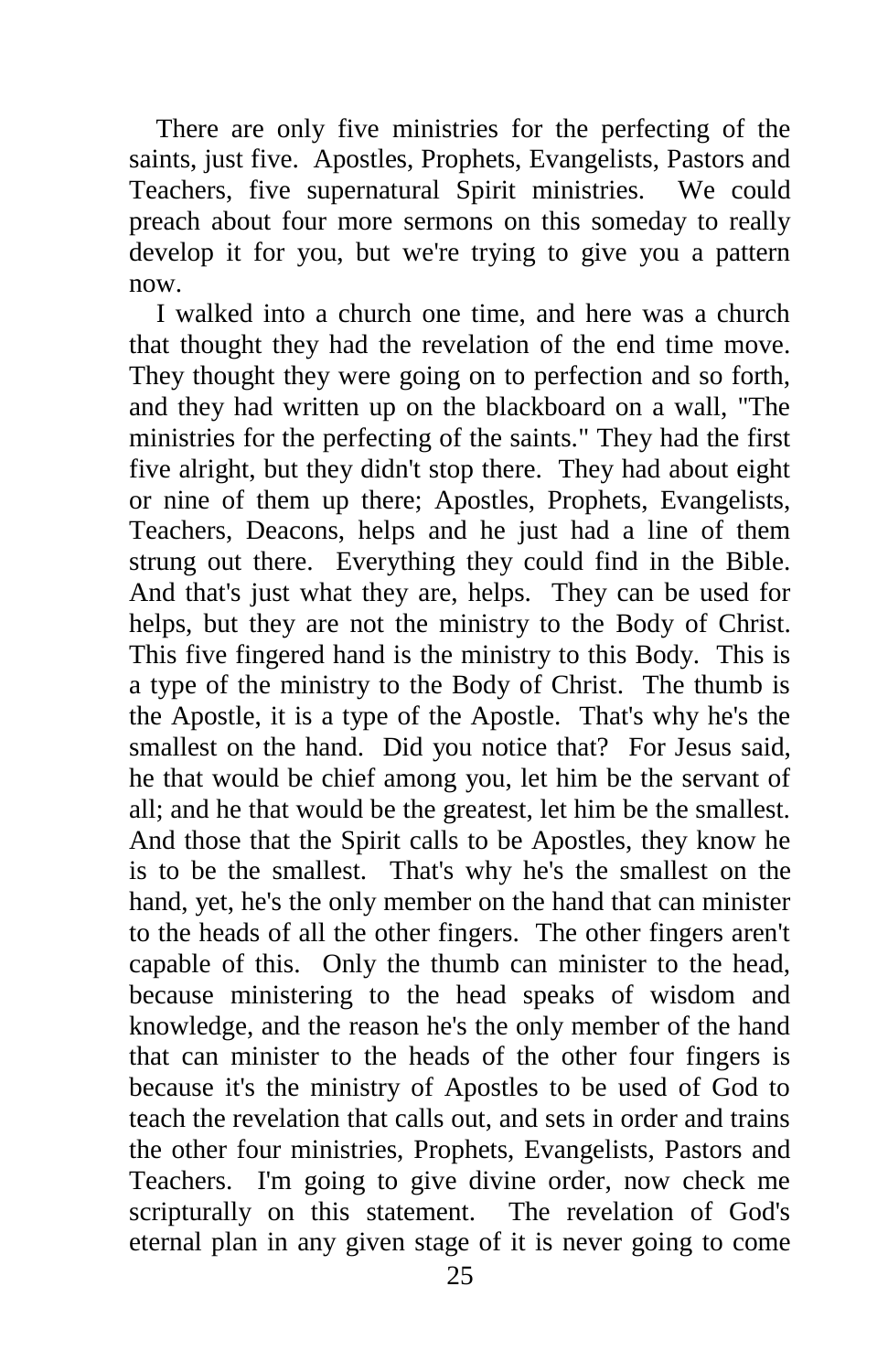through Pastors, Evangelists, Teachers or Prophets, never. It's only going to come through Apostles. I can prove it to you very easily scripturally. When Jesus Christ came from heaven with the new covenant, with the new revelation, Brethren, he didn't give it to any Pastors, Evangelists, or Teachers because there weren't any. He chose out thirteen special messengers, Apostles and the deposited the revelation with them. For the Bible says that Apostles and Prophets are the foundation upon which everything else is built. Then as they went forth preaching the revelation, through their ministry of revelation, the Spirit of God in every place raised up Elders, Evangelists, Pastors and Teachers to take it and carry it out further.

You see? That's God's order! And he's not going to get out of it. He's not going to move out of it. In the book of Acts, when the Apostle Paul was traveling up to Jerusalem to keep the Feast of Pentecost, the Bible says he called the Elders of the church at Ephesus out to him at Miletus and he said to them, "I have not shunned to declare unto you the whole counsel of God." They got it from Paul, he declared it to them. And if you want the revelation of what God is doing in this last hour, and the pure revelation, you had better watch out if an Evangelist comes along and starts giving you this and that revelation. As far as God's eternal plan is, they can take the message that comes through Apostles and carry it forth, that's his ministry you see. But when they come along with this big new revelation or that big new revelation, you'd better watch out. When the Elders or Pastors begin to move into a stream of revelation that does more than elaborate and develop and feed on the revelation of God's eternal purpose that has come through Apostles, you better watch them. You better watch them because God's not going to give it to them. He's going to give it to the apostolic ministries that he's brought to a point where he can take them out in the desert, and they are not looking to build their kingdom, or bring anyone into bondage, but waiting before God for wisdom to lead his people into the place he's called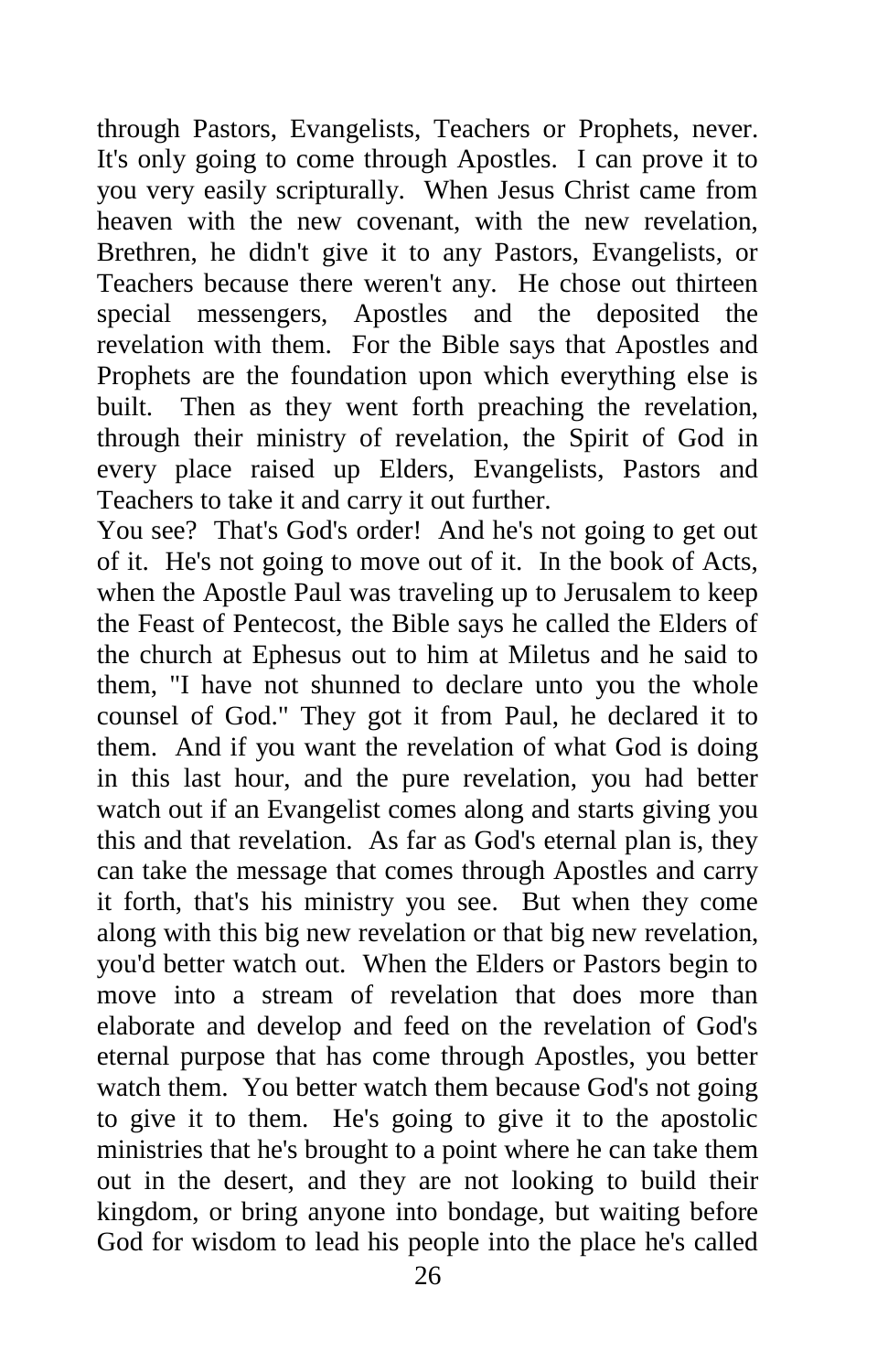them. I found many good pastors across the country who were called to the ministry of an Elder, who have come to me and said, "Bro. Fife, I'm moving into this message and I've tried to get something established in the city where I am, but I can't. Every time I do, it falls apart. Why?" And I say, "Brother, I'll tell you why. It's not your ministry. You need help from an apostolic ministry. For it's not your ministry to father new works. You're a Pastor, you're a feeder of the flock, you're an elder. You neither

have the anointing nor the revelation nor the wisdom for it or the strength for it. Every time you try to build something it's going to fall apart. Unless it's brought in the union with the apostolic ministry who can stand with you and father that thing and bring it forth, and set it in God's order, and then leave it in your hands." Because God is going to fulfill his plan, beloved. He's not going to fulfill your plan, he's not going to fulfill my plan, he's going to fulfill His plan. That's the Apostle, the thumb, he's the littlest on the hand.

 Then, next to the thumb is the Prophet finger, which is a type of the prophet. The reason the forefinger is a type of the Prophet and the thumb a type of the Apostle, the Bible says, is the Apostles and Prophets are the foundation stones upon which everything else is built. The reason they are the foundation stones and right together is because it's the ministry of the Prophets to receive words from heaven as seers to confirm the revelation that comes through Apostles to God's people. All of these dear ones who are moving in this move of God in this city, I'll never forget some four years ago when God was calling them out of their denominational churches. They were receiving the baptism of the Spirit and I began preaching a revelation to them that was so far above anything they had ever heard. They were Baptists that had just been born. But do you know what happened? God began to raise up Prophets and anoint seeing Prophets and they began seeing visions confirming the word that I preached. And as they came in, the pastors of the churches they'd come out of, their relatives and everyone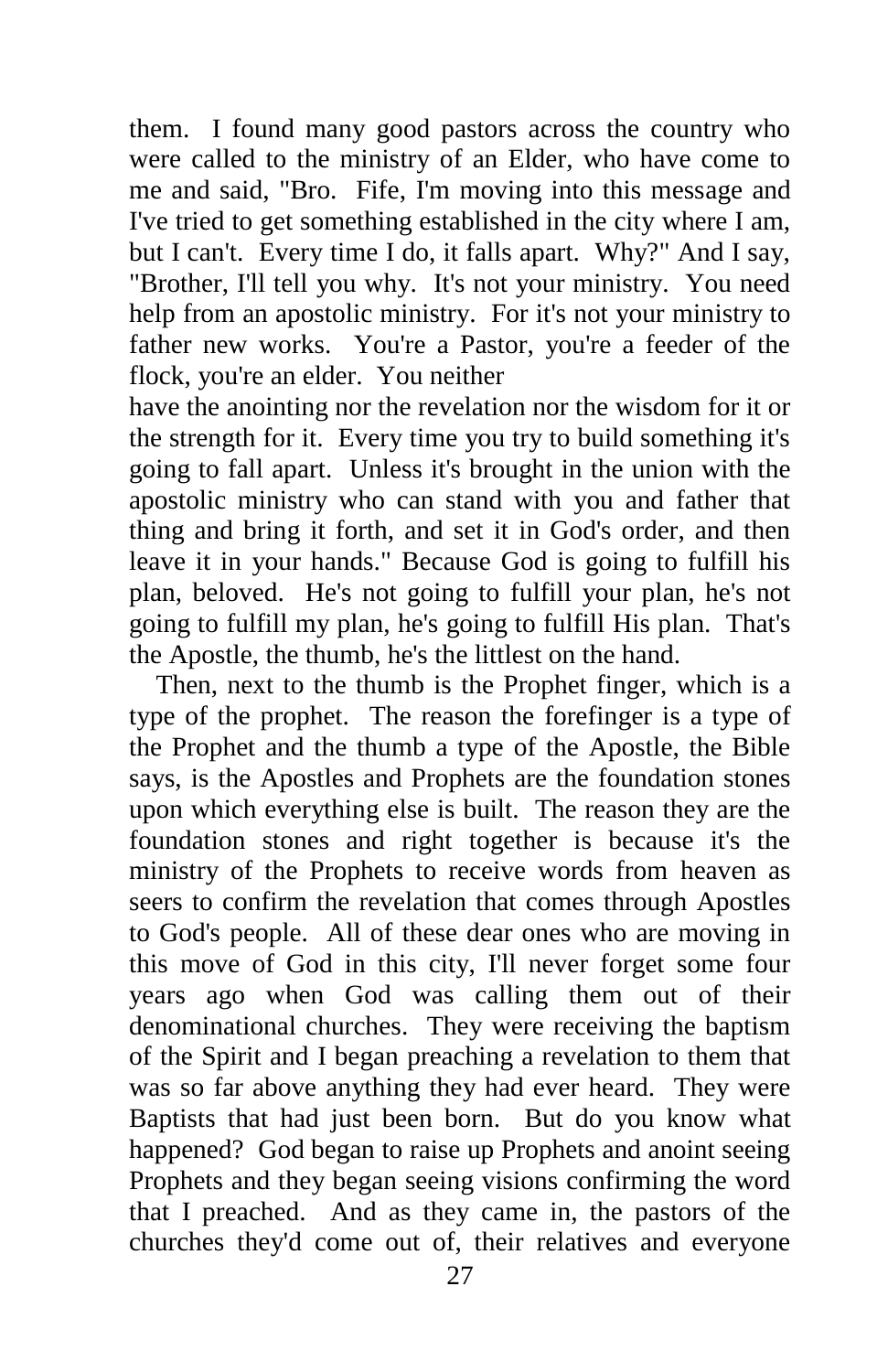would say, "that guy, Sam Fife is a false prophet, he's leading you down to hell." And they would have felt this pressure, if it hadn't been for what God had done. But instead, they turned around and said, "he's not leading us, we're leading him. It's a two way proposition. Everything the Spirit ministers through him, He confirms it through us." That's why it stood, that's why it held in the face of all the pressures that were put upon it. And that's why it's reaching around the world today. Because God gave that confirmation to his people's hearts, by the Spirit.

 The next ministry is the Evangelist which is represented by the middle finger. And that's why he's the longest on the hand. Of all the five fingers, his is the longest because his is the outreach. It's his ministry to take the revelations that are brought forth through the Apostles and Prophets and carry it out, spread it out. And Brethren, God will raise up Evangelists in every local assembly, to carry the message out from there. I could preach a whole sermon on this, but I'm not, I just want to drop this point for you. As assemblies today move into God's divine order, you aren't going to be importing Evangelists anymore. Every member of the Body is going to be functioning and all four of these ministries are going to operate in each local body. And God is not going to have to import Evangelists to do the work that the Body ought to be doing. In the old order, we had five hundred people sitting in the church who couldn't even lead a soul to Christ. All they could do was to go and invite someone to come to the church so the pastor could preach an evangelistic sermon. Is that right? What we had was five hundred members not functioning, and one member, the pastor, functioning. That's like if all the members of this body were standing still not functioning and this body here having only one member functioning. How far do you think it could go? Not far would it? That's why the Body of Christ hasn't moved very far. But in every local body, God will raise up those who have special anointing and special courage and special ability and special wisdom to take into the city, as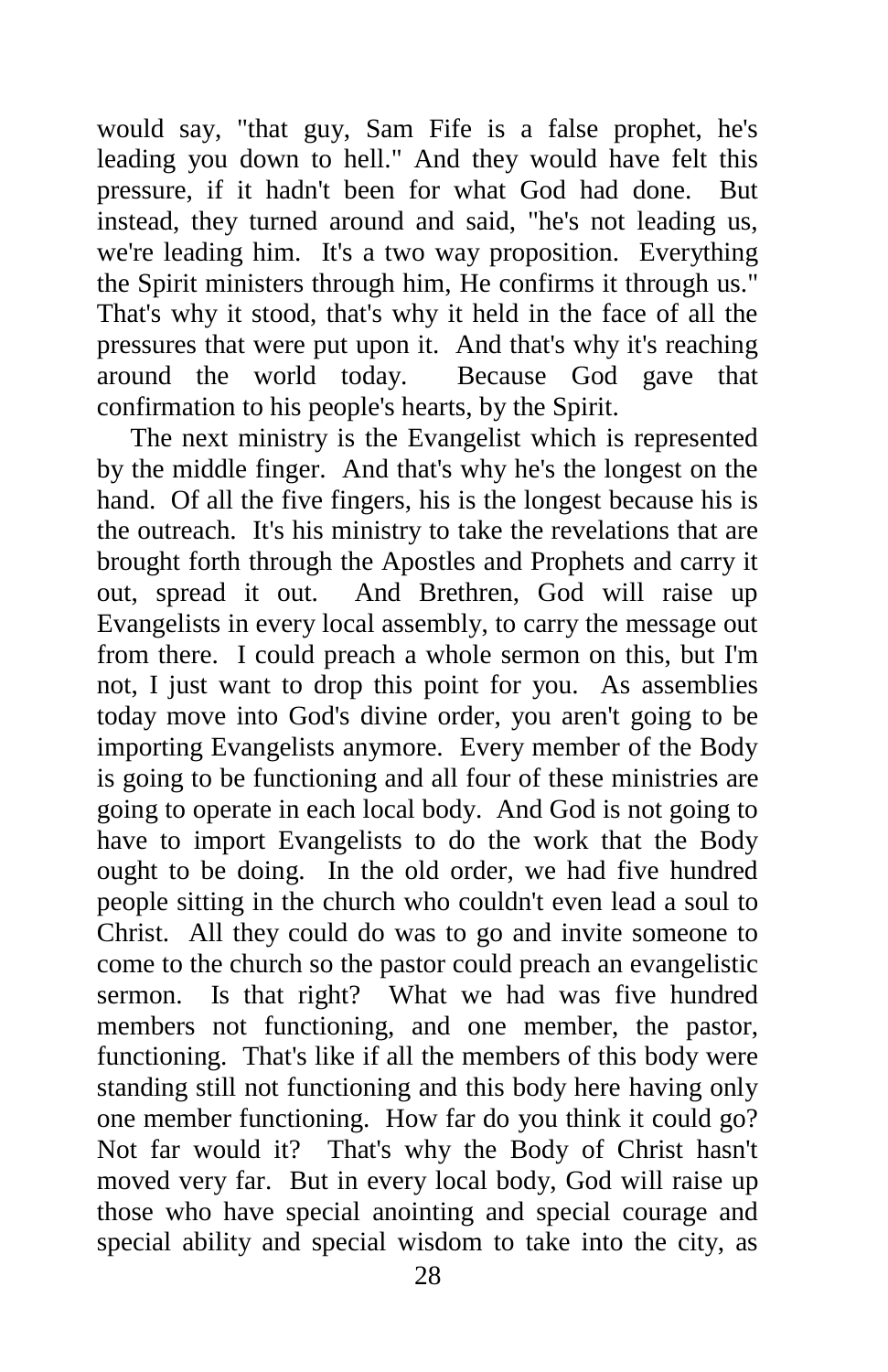Evangelists from the Body, not to the Body. For God's word to Evangelists from the beginning was to go out from the Body not to the Body. And because they will be anointed of the Spirit and truth, fulfilling their function, you won't have to import an Evangelist to come in for two weeks and take all the money out of the church, and get everybody all stirred up and then leave, and everybody falls flat on their face again.

 The fourth finger is the Pastor, Elder. It's his ministry to stay home and feed the flock, and watch over the flock. There are a number of Elders in every local assembly. The New Testament pattern keep the wolves from coming in and tearing the flock. Hallelujah.

 And then the little finger is the Teacher. Smallest of the four, but no less important. Because it's their ministry to take the revelation that's been brought forth from Apostles and Prophets, developed through Elders and teach the little ones in their various classes or whatever system they're working in at the time.

 Here is what we have been coming to now, Beloved. Here's the most important truth of all. One of these fingers by itself has very little strength, not enough to push this pulpit over. And even so, beloved, one ministry in the church of the Body of Christ is never going to cause a tremor in Satan's kingdom. I don't care if it's Oral Roberts, Billy Graham, T. L. Osborne or anybody else. As long as they're working as an individual, they'll never be able to bring in the kingdom of God, because they'll never have the strength to cause even a tremor in Satan's kingdom anymore than one of these fingers can push over this pulpit. But when you put all five of these ministries together, you don't have five ministries anymore, you only have one ministry. The ministry of Christ through his Body. Then you're going to have a battering ram, Brother, when you swing a blow at old Satan and his kingdom, something is going to be toppling over. And especially when this five fold ministry has been restored and sets the whole Body of Christ in God's divine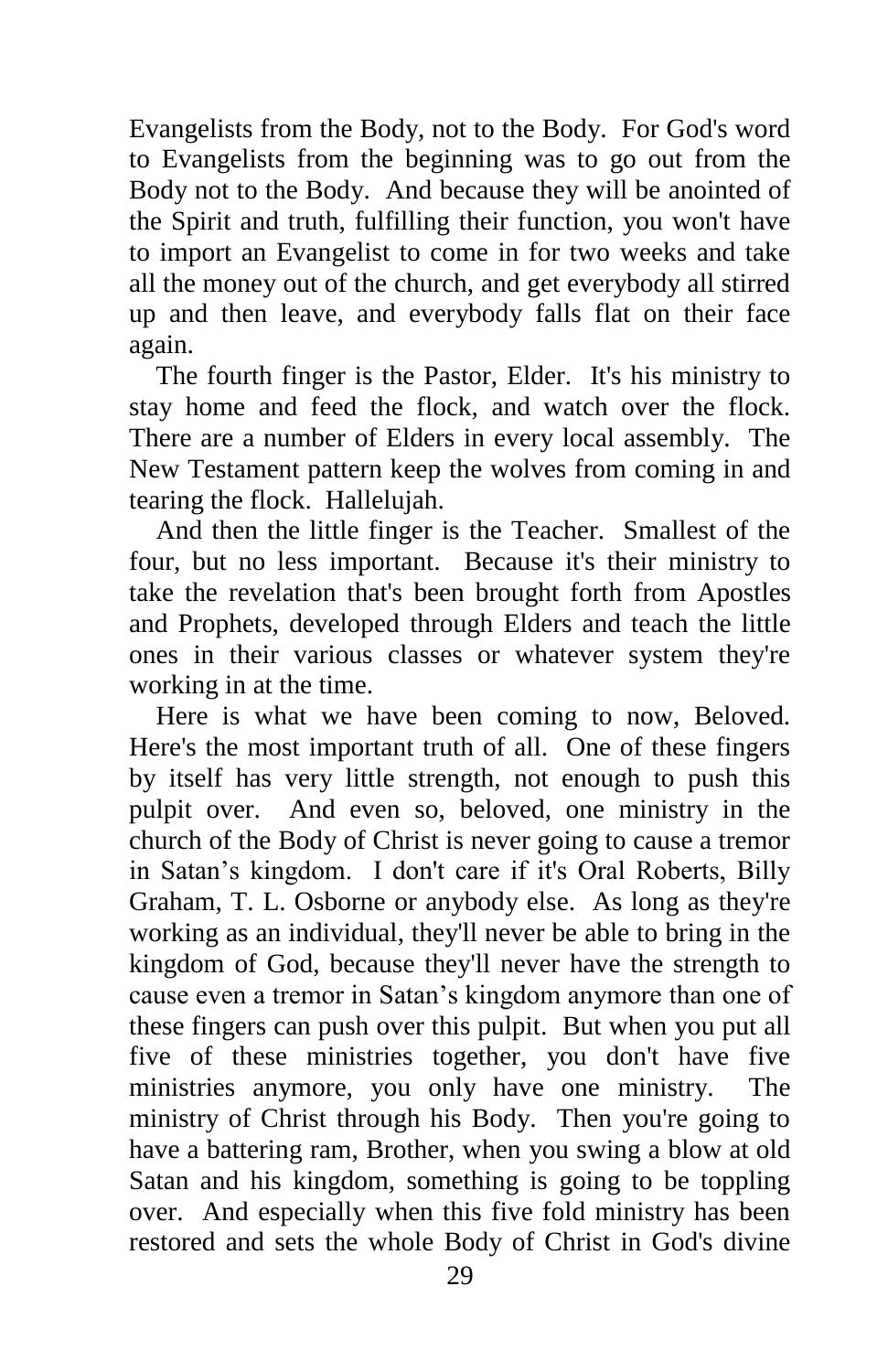order and they've got the whole strength of the Body behind them. You see when you just swing a blow from the shoulder, even though you've got a fist, you only have a certain amount of strength and power. But when you have a body where every member is functioning, how does Eph. 4:16 say it, "according to the effectual working, and the measure of every part." Brother, when you've got a body that at last has been set in order, and every member functioning behind this five fingered hand, behind this ministry, then when it goes across the world, you've got a battering ram that's going to knock old Lucifer off his throne, and bring in the Kingdom of God. You can preach revival, and you can shout revival, and Jesus is coming all you want to. But until the Body of Christ has been set in this pure order, and goes against Satan, you're never going to see it.

 Now get this carefully. Do you know what it takes for these five fingers to become one? It takes all of them bending and bowing down before one another. That's the only way they can become one ministry, one weapon. That's why they're joined in a way so that they can't bow away from one another. There's only one way they can bend, and that's toward one another! Even the thumb must bend you see, he bends on top. I'm not plugging for my ministry, I'm teaching divine order, but Brethren, you've got to keep the apostolic ministry in its place. He has to bend toward the others also, but he bends in his place. Don't fight it, it is revelation from God, divine order.

 That's the only way you're going to have one. And as long as these five fingers, five ministries are standing up straight, it's impossible for them to get together. As long as they're standing up straight, they're only going to have a little bit of strength. They're never going to push anything over. But when all five bow toward one another, even as Jesus said, "submit yourselves one toward another, and in so doing you submit yourselves to Christ." The highest form of submission to Jesus is submitting to the Spirit of Christ in his Body and in his order.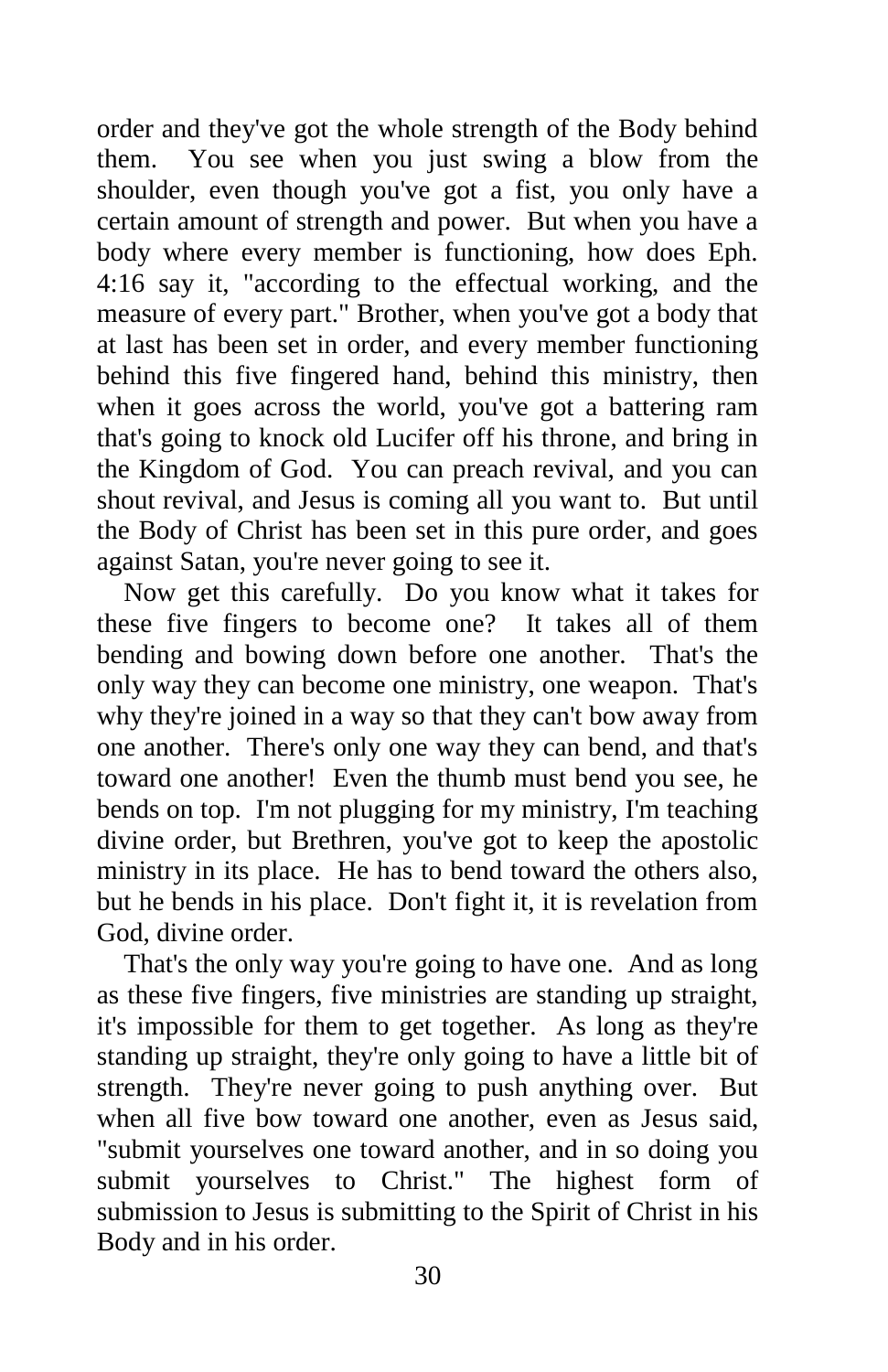Let me preach it to you now. As we were teenagers, we always said, "I've got the Spirit of God, I don't need anybody. Me and the Spirit of God are enough." You and the Spirit aren't enough, or God wouldn't have made Christ a body. You can talk all you want to about your allegiances to Christ. But if you think you're going to have a relationship with the Spirit of Christ outside your relationship with his Body in God's order, you're going to wind up with a relationship with another spirit and it's not going to be the Spirit of Christ. That's the way it is. And it's true your relationship must be first your personal relationship with the Spirit in you. But if you are properly related with that Spirit and walking with him, the first thing he's going to do is properly relate you to his body. And if he doesn't, then you're walking in another spirit, Brother. The first thing he's going to do is start leading you to a place in his Body and his divine order. And anytime you're moving outside of that, you've been bound and taken and controlled by a demon spirit and that's the way it is. That's the way it has to be, whether its my ministry or your ministry or anybody else's ministry, only when they all bend and bow down toward one another is there going to come forth one ministry. The ministry of Christ through his Body.

 I was ministering in the Lubbock convention, Bro. Bill Britton came around to me after the service and said, "Sam, God gave me one more thing to add to it," he said, "when these fingers are standing up straight, it's easy for them to be separated, but when they are in a fist, it's impossible for them to be separated."

So go ahead and stand up straight ministries, buck out your chest, say, "I've got the revelation of God and me and the Spirit of the Lord is enough." And the demons of hell will keep you separated from the rest of your body and God's purpose forever. But let us bow down before one another, each in our place and, Brother, they'll never be able to separate us.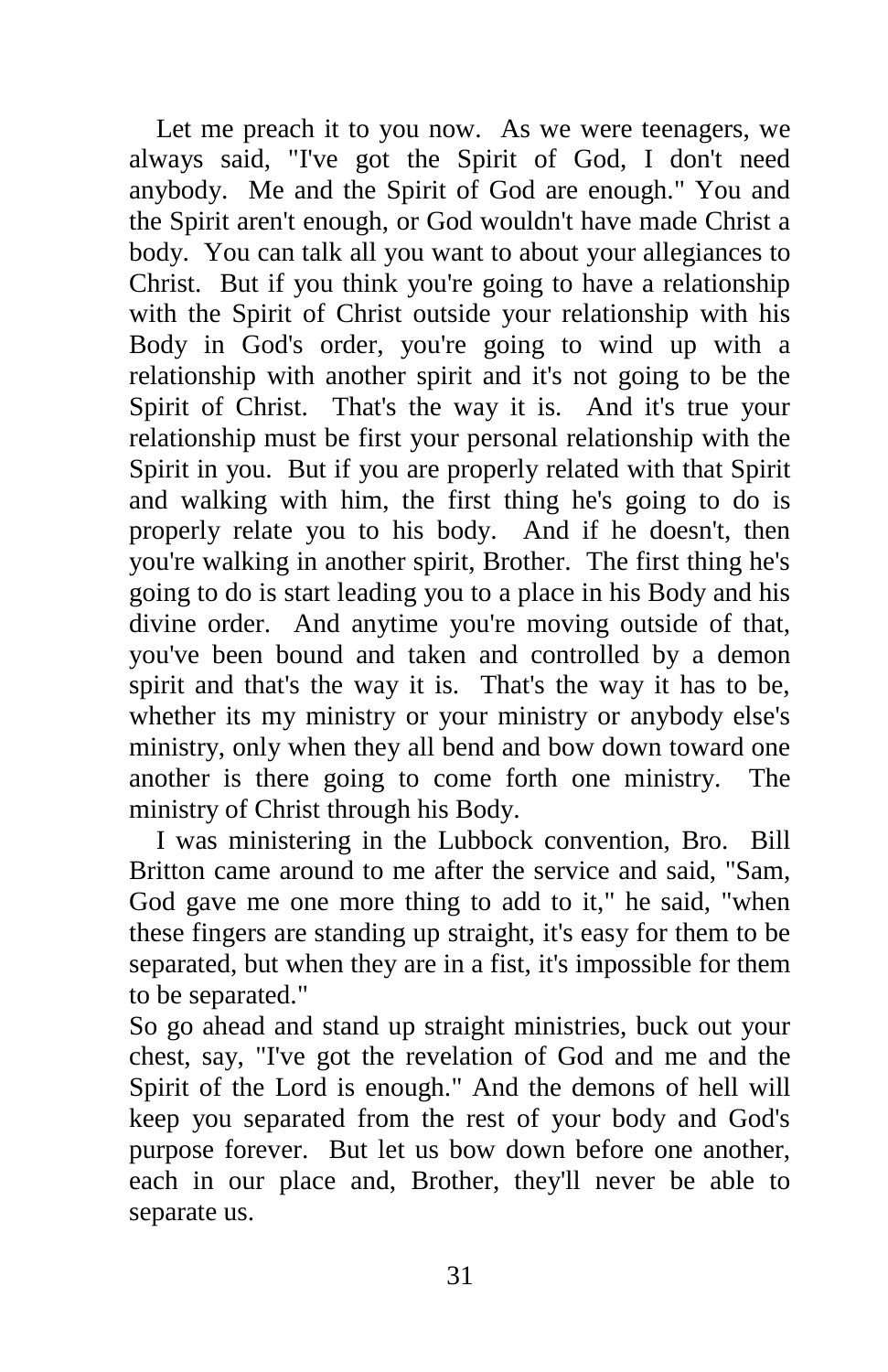Alright, now we've been dealing with the ministry, teaching divine order. Now we're going to teach divine order for the Body. You folks who have not yet been set by the Spirit into the spirit ministry that God is restoring today, Apostles, Prophets, Evangelists, Pastors, Teachers, then you're not the ministry, you're the Body. You yield to the Spirit of God, and one day God will raise you up and put you in your place in the ministry. But until he does, you're the Body, not the ministry. You're to be ministered to, you can operate in gifts of the Spirit, yes, but you stay out of the pulpit. You'll never have the wisdom that God gives to the ministry. You're the Body, and you cannot feed yourself. Take these hands, these ministries away, and you know good and well there's not a member in this body that can put food in its mouth and minister life to it. You cannot feed yourself. Therefore, you'd better yield to the Spirit of God and let him lead you to submit to the true ministry that he's raising up for you in this hour. If you don't, you're not going to have life ministered to you and you're going to die.

 I'll give you some more scripture for it. Long ago when God was ready to replace the Moses ministry of legalism and law, he raised up Joshua to take the new generation he'd called out, over Jordan and into possess their promised land. Joshua was a type of Jesus Christ in his Body. His very name meant Jesus who is going to replace legalism and laws and rules, and is going to take us into our promised land of full Sonship. When God did, and there was time for the new generation to cross over Jordan and go in and possess their land, God said to Joshua, and he said to them, "when you see the Ark of the Covenant, rise up from its place and start over Jordan, then remove from your place and follow after it. Nevertheless, keep a space of two thousand cubits between you and it, that you may know the way that you shall go. For you have not passed this way before."

Brethren, the Ark of the Covenant has been in the wilderness long enough. And in the last five years God has poured out his Spirit and he's raised up a new generation and he's ready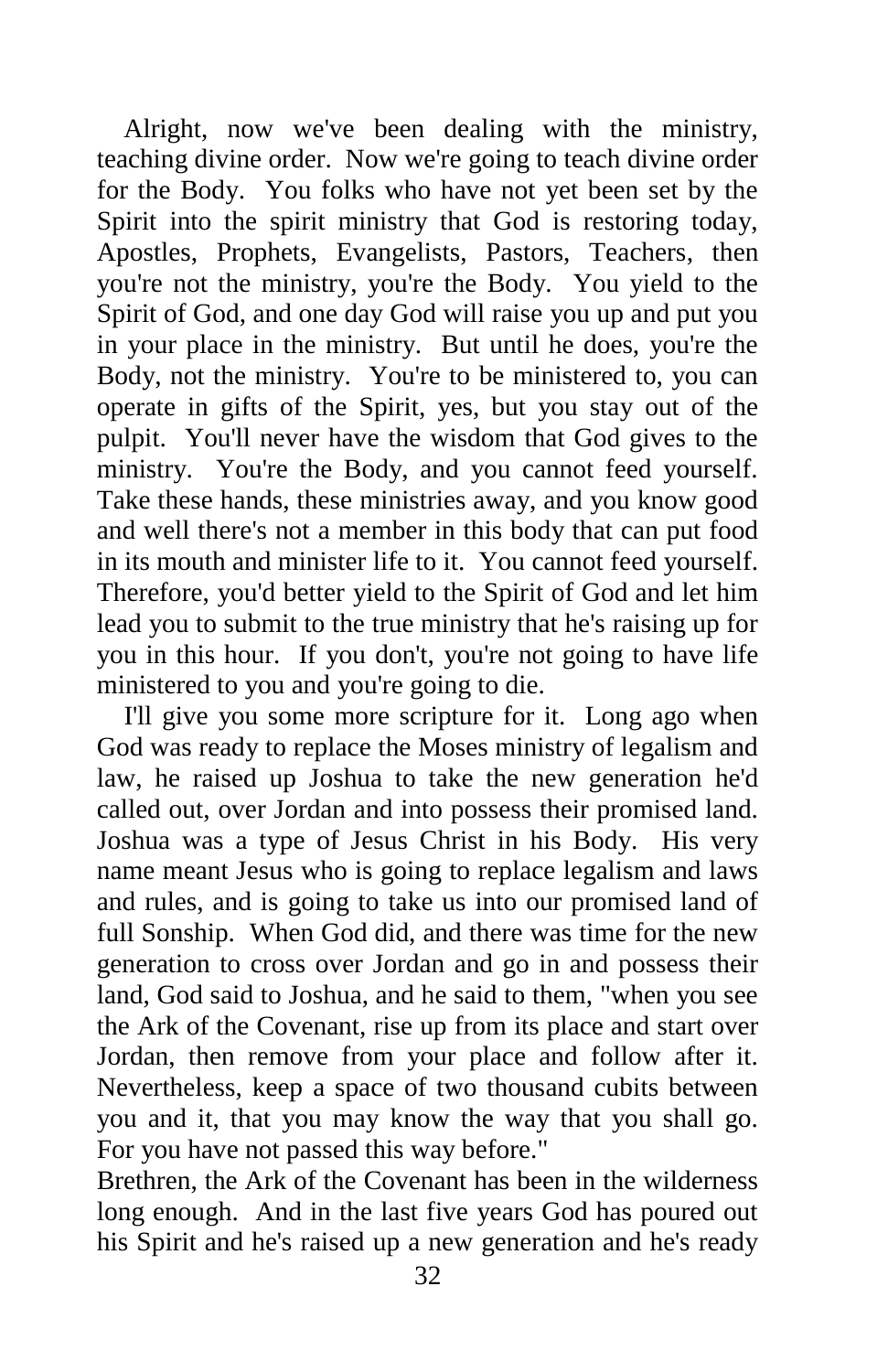to take them over Jordan to possess their land. He's raising up a new priestly ministry to carry that Ark and lead them over. When you see that Ark being raised up by the priestly ministry that God is raising up today to cross over the River Jordan, then you'd better remove from your place and follow after it, you'd better remove from your little doctrinal place, you'd better remove from your church situation, you'd better remove from your little Sunday School, where you don't dare move out because Susie likes Johnnie, and Susie would die if we took her out of the Sunday School. You better learn that God's church is not a place for Susie to play footsy with Johnnie. You better remove from your place and follow after the Ark, as God takes it forward in truth today and in the purpose of God, and after the priestly ministry God's raising up to carry it. But you better keep a space of two thousand cubits between you and that Ark and that ministry that's carrying it. You better not put your hand on that Ark, you'd better not tell that ministry how to carry it. You fulfill your place in the Body, and you better do it in order that you might know the way that you shall go for you have not passed this way before. God's going to take you somewhere that you haven't been. You don't know the way and God's not going to reveal it to you, he's going to reveal it to his ministry that he's raising up for you in this hour.

 You can't feed yourself, you're not anointed to feed yourself, you can't receive the revelation from heaven that will feed your soul and your spirit, you're not anointed for it, and God's not going to anoint you for it, he's going to anoint the ministry. You're not the ministry, you're the Body. But on the other hand, you have a ministry to the ministry, you who are the Body. You have a ministry and a calling to minister strength to the ministry. Because if it wasn't for the strength that is ministered to the hand, through the shoulder and arm, from every other part of the body, the hand would never have strength to lift food to the mouth to minister life to the body. Therefore, the body would die. For the body to have the fullness of life, every part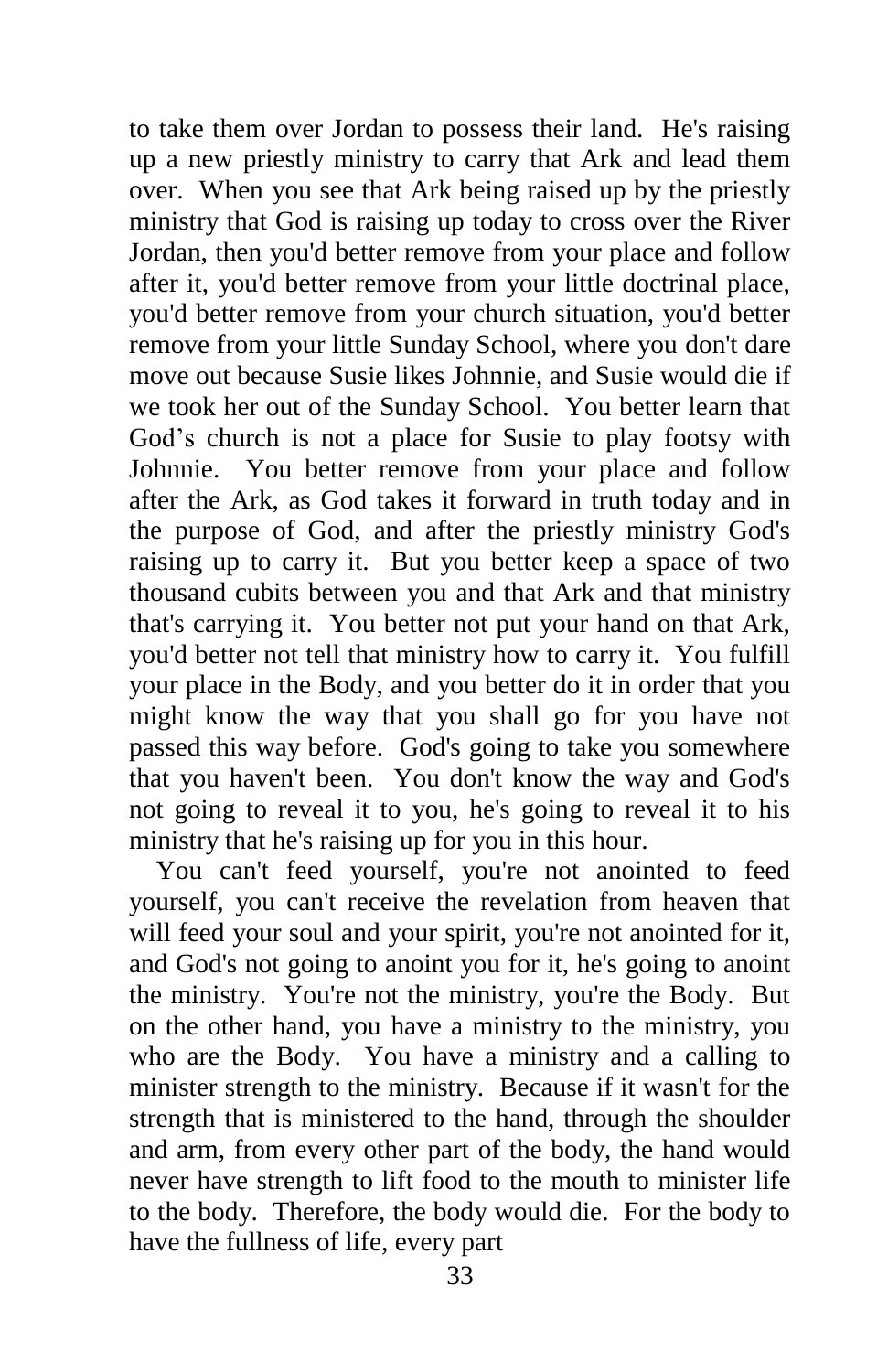must work in its effectual measure. While the ministry has a ministry to you in spiritual things, you have a ministry to them in the natural things. If you who are the body laid down on your ministry, you'd be killing yourself, and that's why there is so much death in the Body of Christ in past generations. You've had a ministry that was always having to beg the body to fulfill their ministry. Always having to psychologize money out of them, always having to stick an offering plate in front of their nose to get them to fulfill their ministry to the hand, as the hand went forth sometimes in dark places in the world, to fight the battles for the Body of Christ. Always having to beg them to get them to church, so they could get their attention and feed them life, the life of the Body. That's why there's been so much death in the Body, because there's been no revelation of God's divine order. But in this hour there is going to come forth a people, that every part is going to work in the effectual measure. And not because some preacher took a Bible and beat them over the head with it and said, "the Bible says you're supposed to tithe, you're supposed to do this, take an offering." But because they've got a revelation of the Body of Christ and they know that if they, the body don't fulfill their ministry to the hand, then the hand can't minister life to them and they'll die. You see it's a one, there's scripture for it in I Cor., where God says, "God has tempered the body together so that the members are inter-dependent one upon another, so that there should be no schism in the body."

You're never going to know the eternal life, your promise in Christ until this body is working in that order. Until it's set in that order, until it's working in that order, until you and I learn what the Bible means when it says "no man liveth unto himself." It's only through living unto the rest of the members. And as every member fulfills its function to the other members, and the other members fulfill their function to them, are you going to see a Body of Christ that's going to show the world the manifestation of Christ. No man is going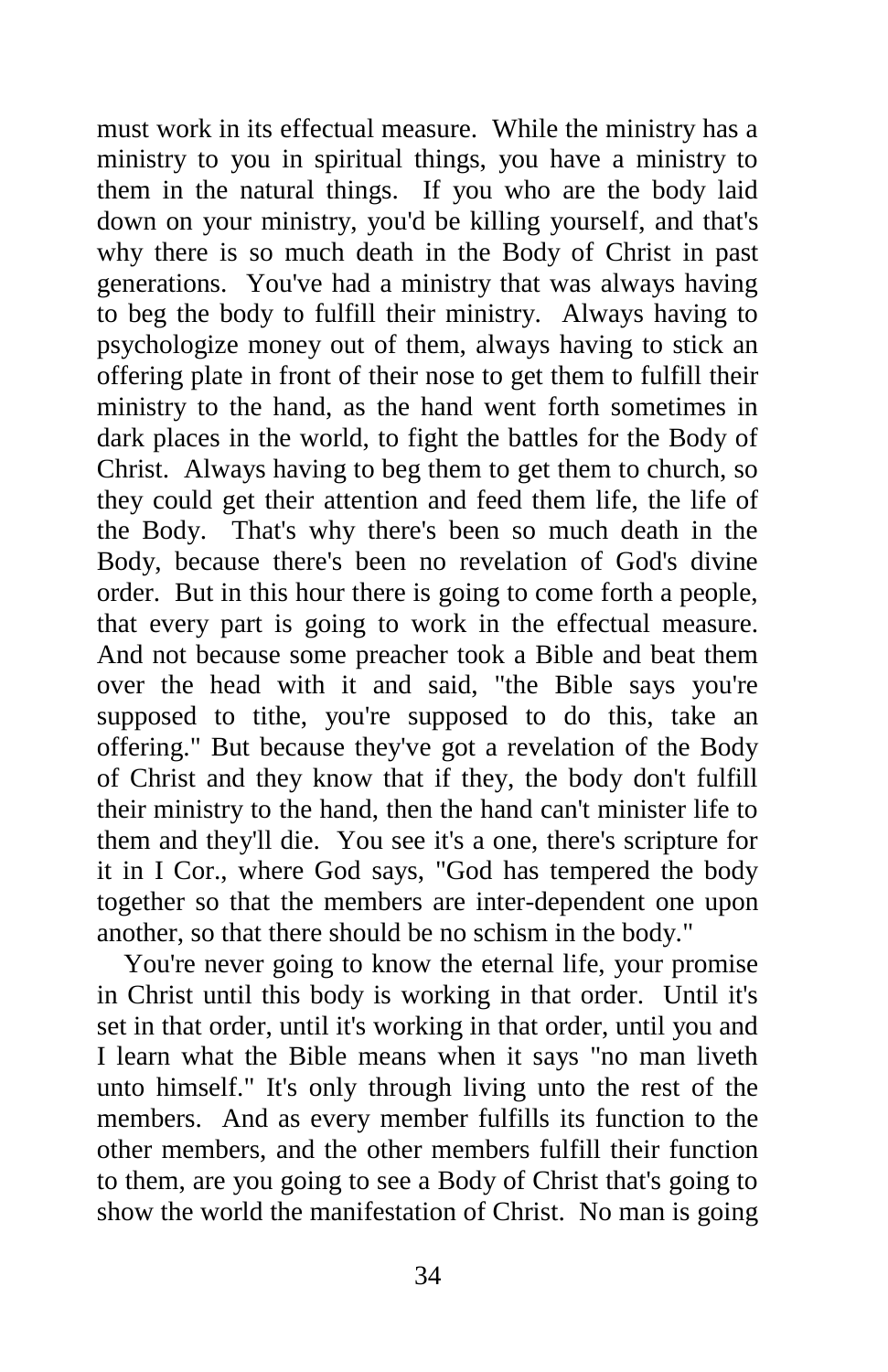to have life unto himself. You can't have life without your ministry, unless you fulfill your ministry to them.

 Do you know, beloved, that when I lift something with my hand, there are muscles way down in my belly that have to fulfill a ministry to this hand in order for it to have the strength to go out and do the daily labor, which earns food to put in this mouth to minister life to this body. And that's why the ministry hasn't been able to feed the body like it ought to. That's why the devil has been tricking them to do all kinds of things, and taking advantage of the body. But God's going to raise you up a true ministry, who will die for you, that's what they're supposed to do.

 You're the body, you have a ministry to the ministry. If this body doesn't minister to his hand, this hand can't earn food, and put food in its mouth, to minister life to this body, so that he can minister strength to the hand, so that the hand can minister life to the body. It's got to be!

 That's what he means when he talks about bringing together in one. Hallelujah. That's the oneness we're going to have to come to that Jesus prayed for in John 17 when he said, "Father I pray that they are one even as you and I are one." And it's going to be done, not by some preacher grabbing a Bible and beating you over the head with it and the law, saying you ought to do it. It's going to be by the preaching of the revelation and the word, the word of God in us. And we've got a revelation of the Body of Christ, that we are members one of another.

 Body, you'd better take good care of your ministry, you can't live without them. On the other hand, ministry, you'd better take good care of the body, you can't live without them either. You see, God's got us hemmed in. He's tempered it together so there can't afford to be any schism in the Body. But there will never be life in this body until this order comes forth. Just think about it a moment. Let God make it real to your hearts. I can't live without you, beloved. You can't live without me. That's the way it is! We thought we could. In our ignorance and in our darkness, we thought we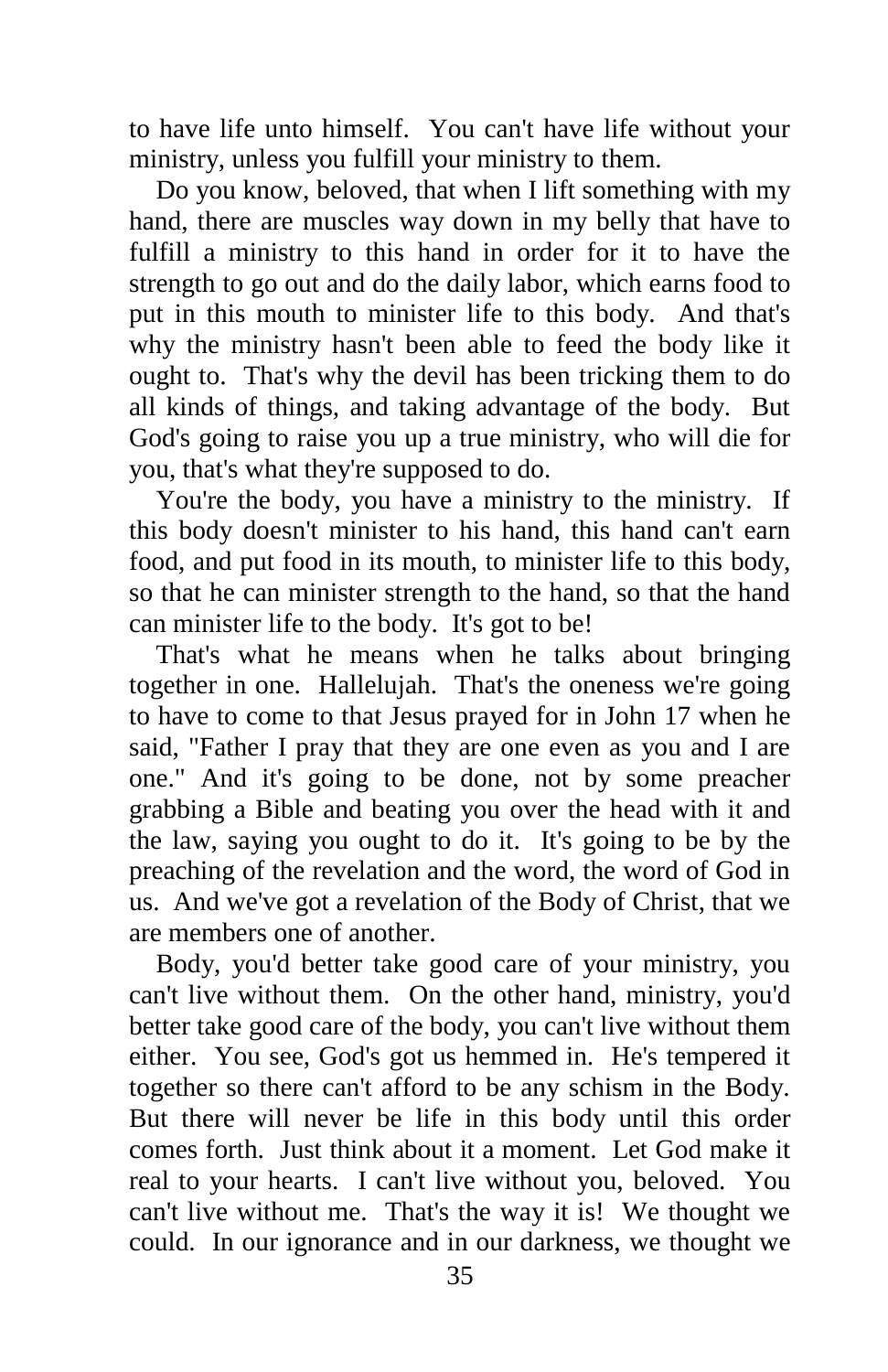were all individuals and we could live unto ourselves. But the revelation is there, I can't live without you and you can't live without me. I need your ministry to me and you need my ministry to you.

 I was explaining how this thing is going to work when God has brought pure order to the Body of Christ, not so long ago, to a brother in Lubbock, Texas, and he was a bricklayer. A fine brother in the move of God there. And I said, "Bro. Sam, you're a bricklayer, and that's all you're anointed for right now, to lay brick." And he is. I said, "You can't feed yourself, you can't receive the revelation from heaven to feed yourself as a child of God, because you're not anointed to receive that revelation, I am. All you're anointed for is to lay brick." But I said, "You get a revelation of the Body of Christ and God will anoint you to lay brick, and, Brother, under the anointing of God, when this thing is working purely, you'll be the best bricklayer ever seen on the face of the earth. God will anoint you to lay brick supernaturally. And you'll lay more brick better than any bricklayer Texas has ever seen. And you'll be provided with a financial means to supply my natural means and minister things to me in the natural, as I turn around, and God will anoint me and I'll be the best ministry of the word that you ever saw. And you'll minister the natural things to me, and I'll minister the spiritual things to you. And through one of my ministries of the spiritual things to you, one of these things, God will anoint you and put you in the ministry and raise up another bricklayer to minister to you." And through that means you're going to see the Body of Christ come to the fullness of life!

When we've got the revelation, and we're no longer children playing with the offering plates stuck in front of us, and beaten over the head with the laws saying you're supposed to do this, you're supposed to do that. We've been moving in the move of God for four years and there's never been an offering taken in this assembly, except a word spoken about a missionary's need, and the folks given this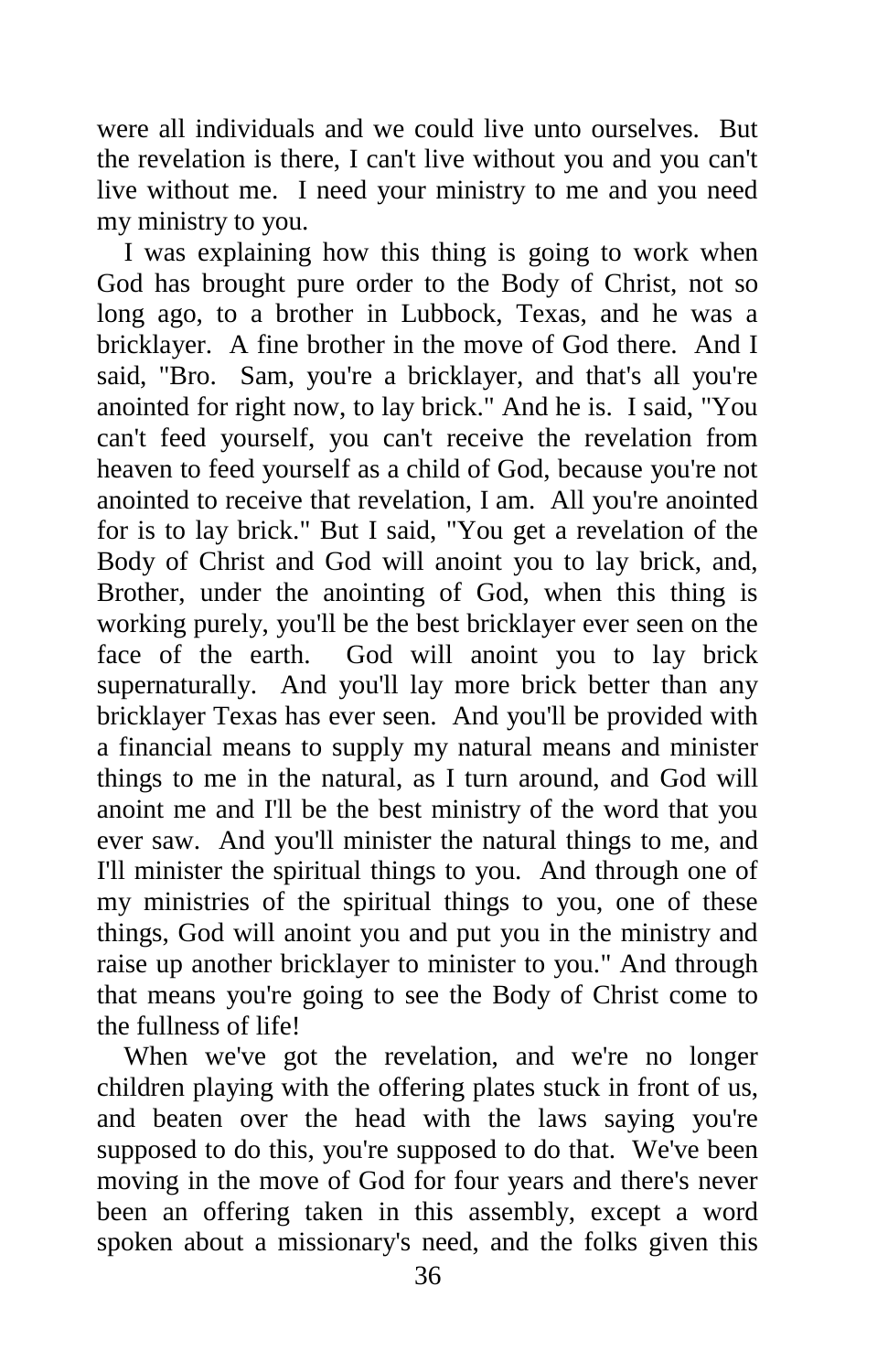opportunity to go and put in the little box, there has never been an offering plate passed in this assembly in four years. Money has never been preached from this pulpit. We don't preach that, we don't believe in that here. We believe the revelation of God today is not ten percent, but one hundred percent.

 Sonship, all that you are and all that you have to bring in the kingdom of God. In our Sunday School classes we teach Sonship, we don't teach tithing. All we ever do is have a little church to put the offering in by the doorway. And people are always asking, "How do you do so much?" From this little place, the word of the Lord goes around the earth. God gives us airplanes to carry it out, the ministries flying out, tape recorders are going five days a week, just as fast as Brother Phil's wife can keep them going and now he's got one that can make twelve tapes an hour. And he says still we can't keep up with the orders we get from all over the world. Our publication goes out to people all over the world. We're always asked, "how do you do so much financially with such a small group of people?" We say we've got a revelation of the Body of Christ and we're moving toward ceasing to live unto ourselves but living unto the members of our body, who are out there who don't have the food and the life that we have to give them. See, that's divine order.

What do you think would happen to this human body if it woke up tomorrow morning and the foot said to the hand, "I just don't think I'll carry you to your labors today. You hurt my feelings in church last night, I'm mad at you. I won't cooperate with you today." And then the hand said to the foot, "Well, you weren't so nice to me in church last night either. I don't think I'll put your shoes on for you." And the eye said to both of them, "Well, you two are fighting Christians, you're hypocrites, I won't go to your church anymore, I won't see for you anymore." How long do you think that body would go on existing? It would be pretty much of a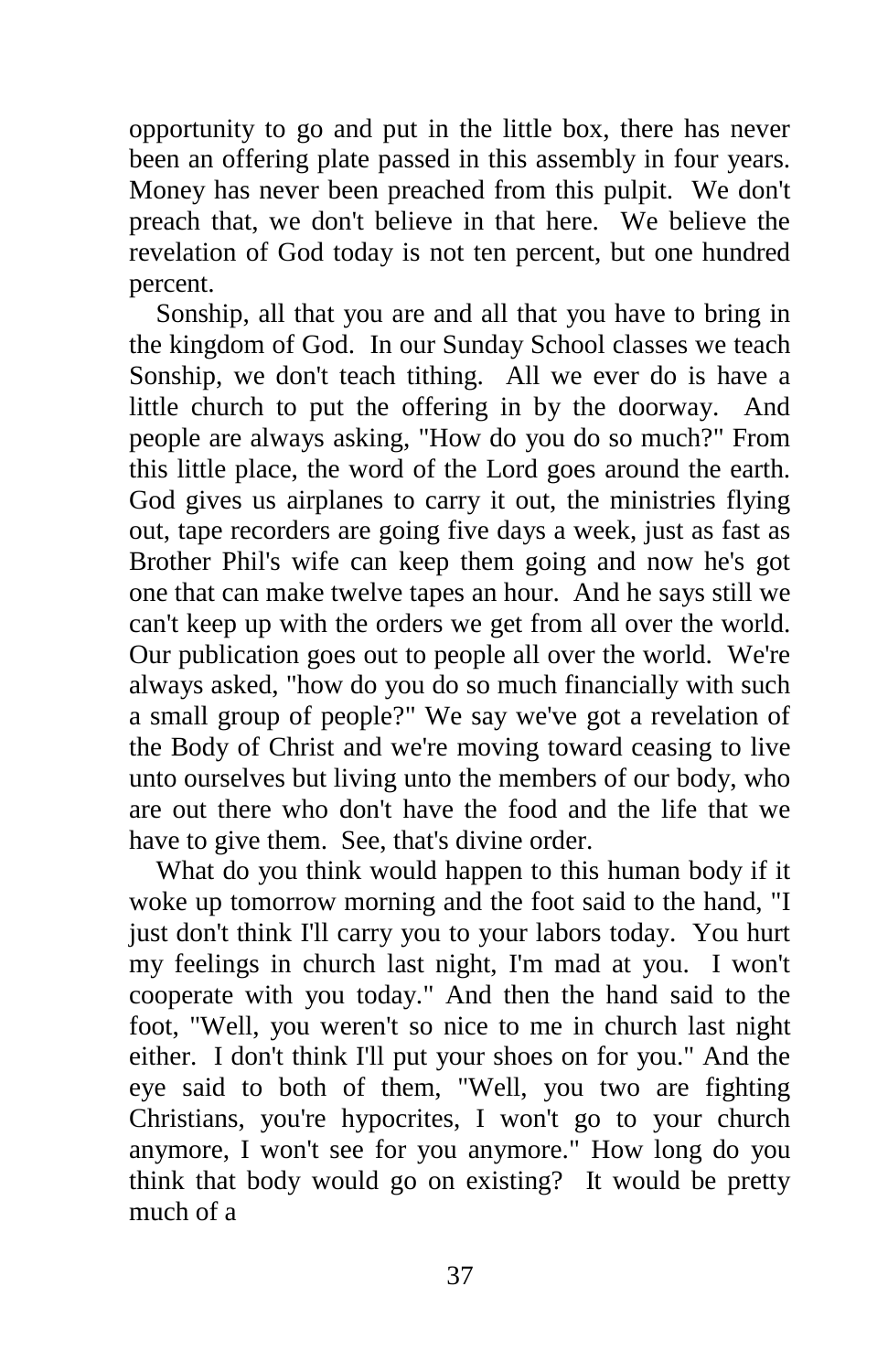mess wouldn't it? Isn't that the mess we've seen in the Body of Christ in times past? But God is giving us a revelation!

 This is the last part of the vision of the Body of Christ I want you to be sure and get today. These things God has shown me step by step, concerning his divine order for the Melchisedec man. A few months ago God gave me the greatest revelation he ever gave me in all my life since I've been in Christ and been in the ministry, to crown and add to everything he has done and that was when he gave the revelation that there is only thing the hand can't do. And that's minister to itself. There is only one thing this hand can't do. And that is do anything for itself. It can minister to all the other members of the body. But it can't live unto itself. It can't minister unto itself. And then God developed the thing and he showed me that was the order every member of this body worked under. Every member in the body that is the order of life in it. There's only one thing that it can't do, it's impossible for it to do, and that's do anything for itself. Every member can minister to all the other members, but it can't minister to itself. The foot can carry the hand to its daily labors. There's only one thing it can't do and that is put on its shoe. Got to have a hand you see? The hand can put the shoe on but it sure can't carry itself anywhere. And you see that's the order for this body. That's the order of life in this body. That's why this body has life, because it exists according to the order, where no member lives unto himself, but all members live unto the other members. No member can minister to himself. But the glorious truth, there's no one member that lacks for ministry, and yet every need is always met in this body. Hallelujah.

 And I think you can see how this is far better. Glory to God, its far better. Let me show you how it's better. Before I moved into this order as the Spirit of God led me, back in the old order, it's far different from this one. The order of life out there, and in the church is, "after I've been taken care of and all my needs have been met, then if I have a dime or two, I'll drop them in the offering plate." So in the world,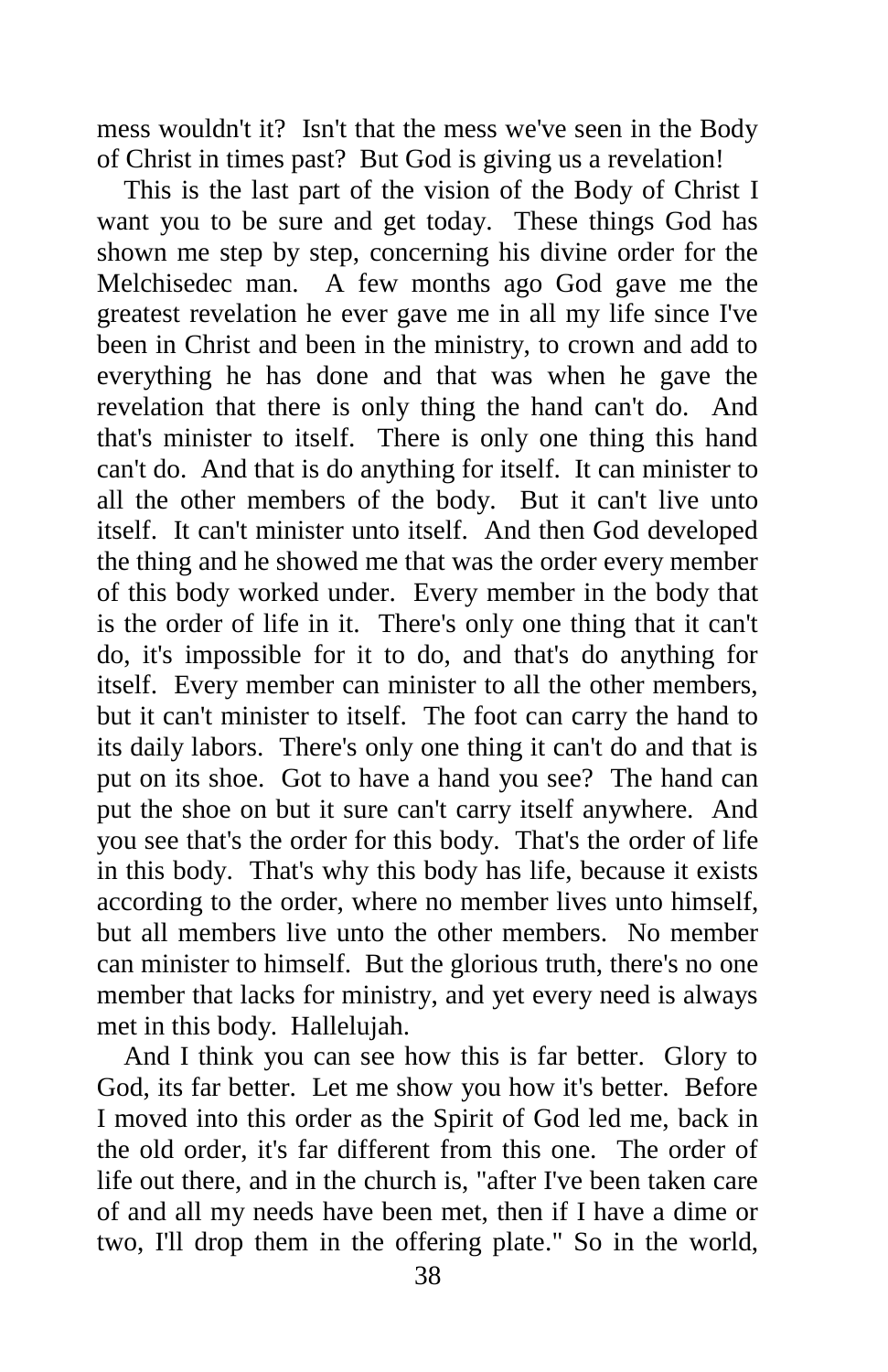after my own needs are met, and after my own are taken care of, then I'll give a little bit to charity, a little time, a little

talent, a little money. Is that what Jesus taught when he came and said, "except a grain of corn fall on the ground and die it abideth alone?" Die to its own life, die completely to its own life to bring forth a full fruited ear of new life, is that what he taught? That is the order in the church, and the world in the past, "after me and my children are taken care of, then I'll send some money to the mission field, then I'll give a little time at the church." Is that the order that Jesus taught when he said, "the son of man came not to be ministered unto, but to minister?"

 There are a lot of preachers in the church that will tell you I am preaching false doctrine when I preach this. And they'll advise you very quickly if you start moving out, ignoring your own needs using more of your time to meet the needs of others, before the needs of you and your family are fully met, that this is not the will of God. You better watch it. You better study what Jesus taught.

 That old order has been working out there in the world and it has never produced life. It's an order that produces death. That's the order that's been working in the church too, but this new order where no member can minister to himself, but every member lives to minister to the other members, if far better because you see when I was moving under that old order and I was living just the ministry unto myself, this body of mine had only the ministry of one, me. But now, as God has step by step moved me into the order of the Body of Christ, and I'm taking more and more time ignoring my own needs and ministering to others, this body was before, when I had the ministry of only one, now it has the ministry of hundreds all over the world. I fly my airplane into a city. Before I get there, a dear member of the Body is there with his car and he says, "here Bro. Fife, take my car and use it while you're here in the city." I go to another city and another brother says, "here, Brother, eat at my table, sleep in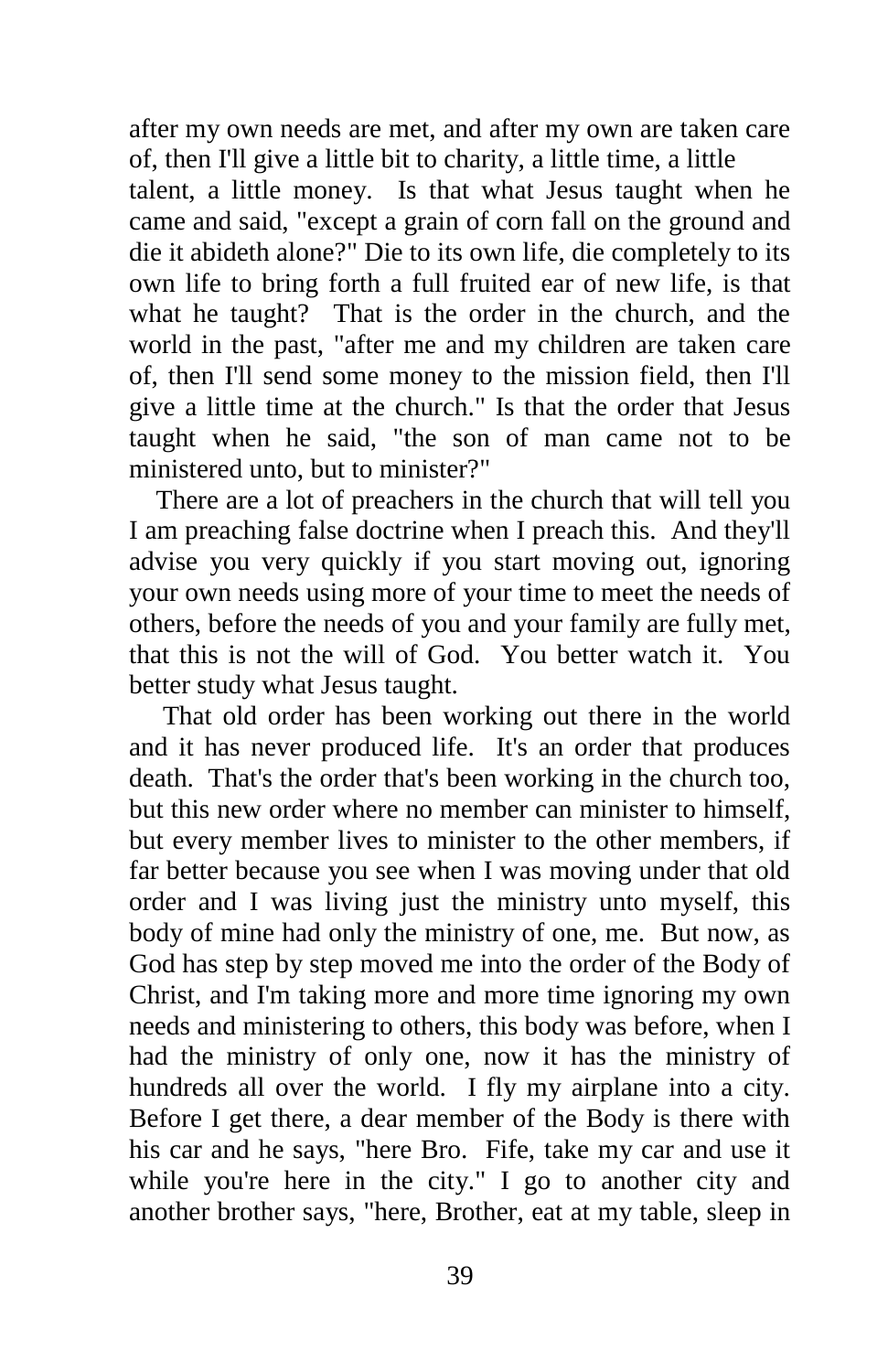my bed." And Brother, I have the ministry of hundreds all over the world to minister unto this body. Hallelujah.

 And before when I was under the old order, I just had the ministry of one, me. Just me. Brother, I'd better do it for me because nobody else would. You see, it's far better, beloved, This Melchisedec order that God is bringing forth for this new man for the new age, because in this body, every member in it is so dead to self, that one thing it can't do, is anything for itself.

 You've heard preaching on death to self for years. But you've never really heard a real clear definition to what death to self is. Well, that's where you're going, Brethren. That is the definition of the death to self, even the death of the cross. When this old self man is fully crucified. And when he is, and every member in this body, there's going to come forth a new man, under the order of Melchisedec for a new age. A body of people who have so died to themselves that there is only one thing that they won't be able to do and that is do anything for themselves. But they must live and exist and breathe to minister to the other members of the Body. And I'm looking forward to it. You see, we've been laboring under a Babylonish system that said to do everything just because the Bible says you're supposed to do it. And I'm sick of it. I've got a higher vision. When Jesus hung on the cross, died to minister life to others, and he looked out over those who were crucifying him and from the depths of his soul and with a heart full of compassion for their ignorance, he cried, "Father, forgive them for they know not what they do." He didn't do that because the Bible says that's the way the son of God is supposed to be. He didn't do that because the Bible says that's the way a Christian is supposed to do. He didn't do it because a preacher knocked him over the head and said the Bible says you're supposed to forgive those who do something to you. He did because Sonship, the nature of God had been worked in him and he could not live unto himself. He could do nothing else. And I'm looking forward to the day not only in the daily trials, but in the big test of the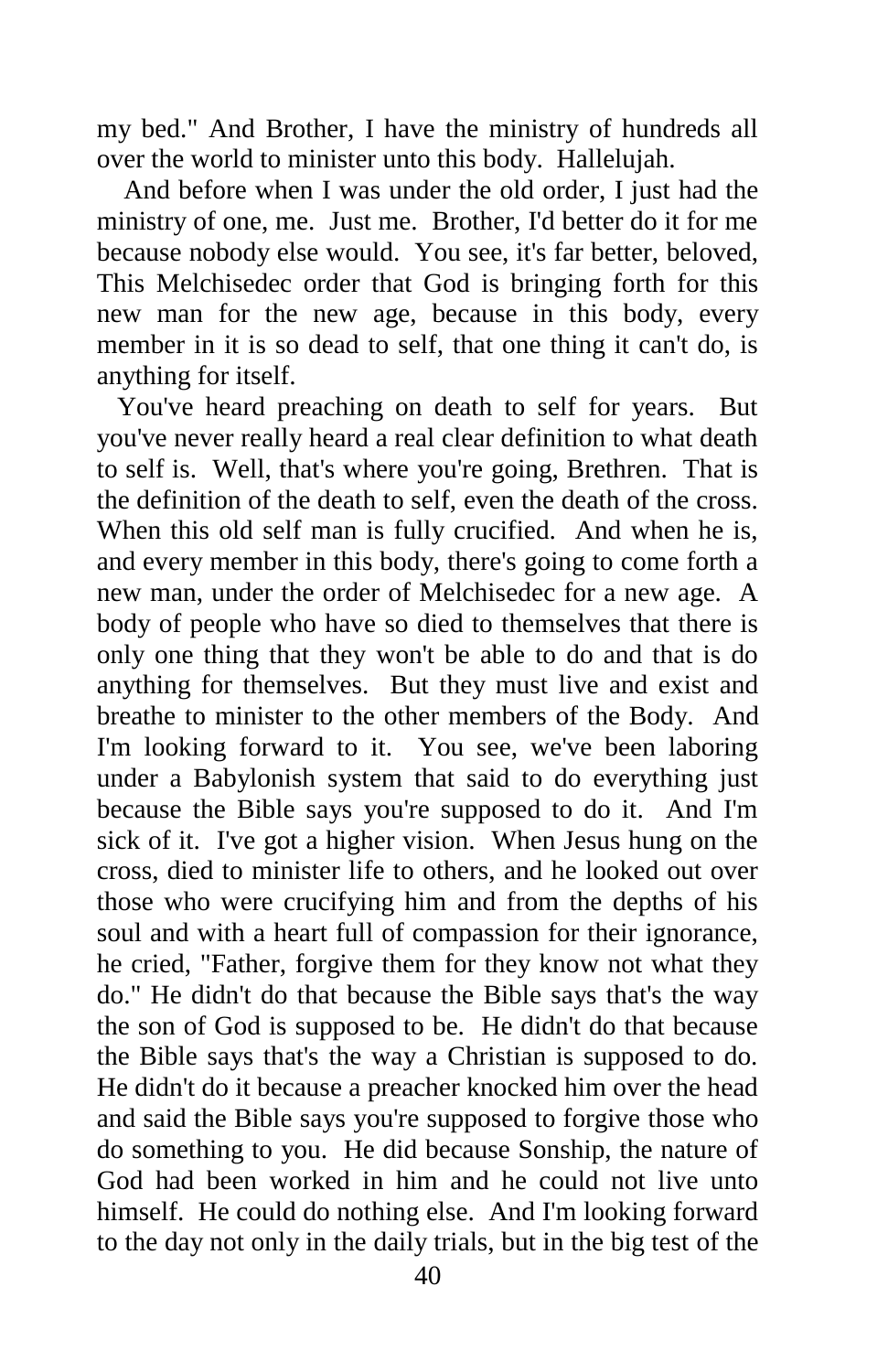death of the cross that I'm coming to someday, when I can hang on that cross too, and look out over those crucifiers and with a heart full of compassion for them, cry out with a heart full of sincerity, Father, forgive them for they know not what they do."

And I'm looking forward to the day when I can do it not because the Bible says that's the way a Christian should act, but because Sonship has been worked in me, and I do it because that's my very nature and I can do nothing else.

 There is coming forth a new man for a new age, and that's the order of life we're going to live under in that new age. That's what God is producing step by step. And haven't you got the revelation yet, that this is the order the angels live in, in the heavenlies? For doesn't the Bible say they are ministering spirits, serving spirits who live and exist not to be ministered unto, but to minister. God is calling out, and setting in order, and preparing. This thing works, Beloved, it works.

 Let me give you an illustration of how it works. A few months ago when Bro. Bill Britton and I were getting ready to go to Haiti on a Thursday afternoon, we were to leave Friday morning. And my dear wife desperately needed a hundred dollars. She didn't have that hundred dollars, we didn't have a dime left, except my expenses and enough for fuel down to Haiti. The reason she didn't have it was because we had just sent the last five hundred dollars God had given us down to Haiti to feed seventy-five pastors of the Haitian church organization while we taught them in Bible school two weeks, seven hours a day the word of God. If we hadn't given our five hundred dollars to feed them, we would have had the hundred dollars my wife needed. If I had been spending my time working for her and myself, we would have had the hundred dollars, but you see, there's a new order! She desperately needed that hundred dollars Friday afternoon. On Monday afternoon she had that hundred dollars in her hand. Because a dear sister out in Missouri had written a check for a hundred dollars and